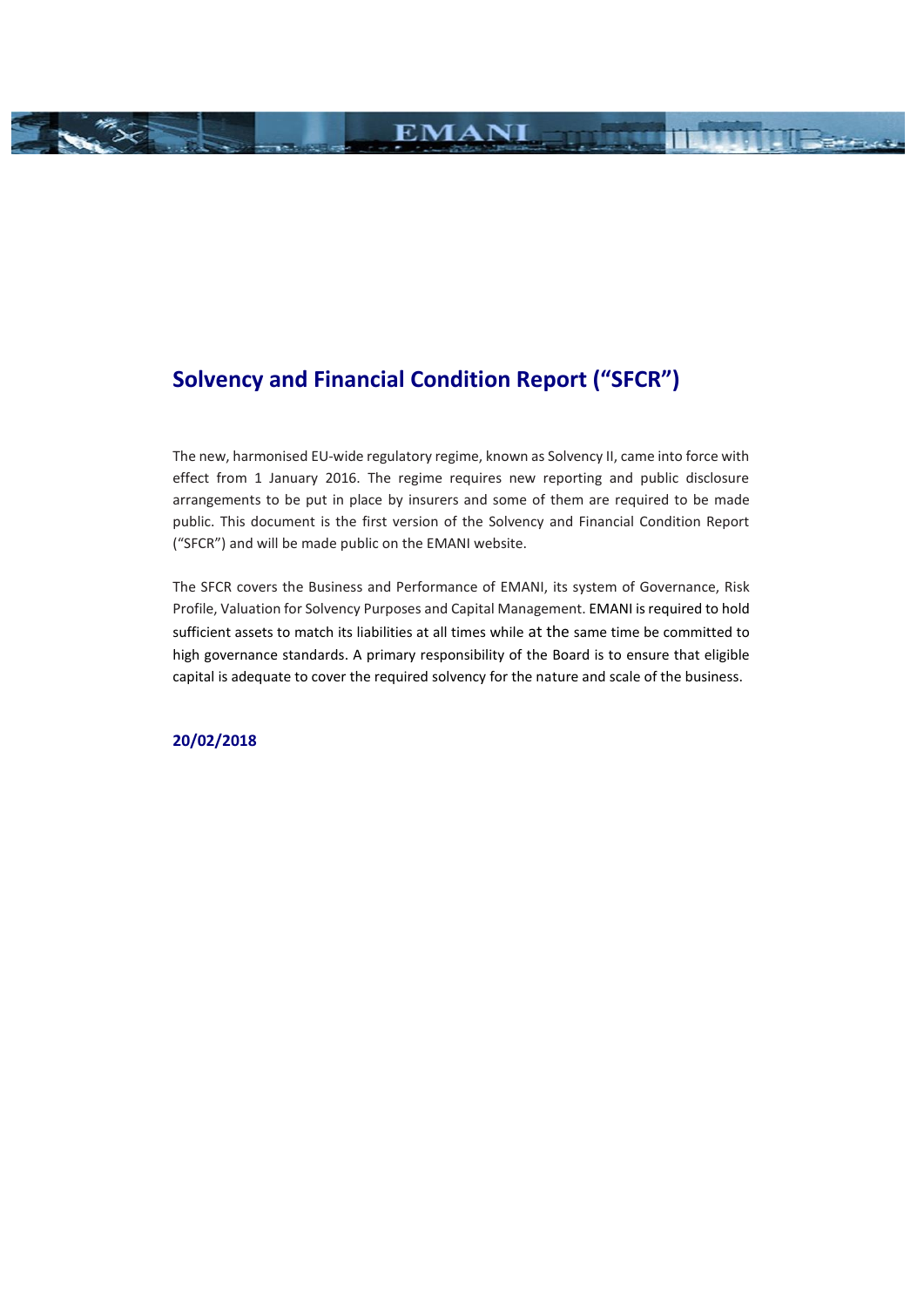## **Table of Contents**

| <b>1. MANAGEMENT STRUCTURE, REMUNERATION AND MEMBERSHIP</b>                    | 3                        |
|--------------------------------------------------------------------------------|--------------------------|
| 1.1. Management structure                                                      | 3                        |
| a) Board of Directors (composition, duties)                                    | 3                        |
| b) Executive Committee (composition, functions)                                | 4                        |
| c) Advisory Committees of the Board of Directors (composition, functions)      | 5                        |
| 1.2. Remuneration                                                              | 6                        |
| 1.3. Membership                                                                | $\overline{\phantom{a}}$ |
| 2. FIT & PROPER, EXTERNAL FUNCTIONS AND TRANSACTIONS WITH                      |                          |
| <b>GOVERNING BODIES</b>                                                        | 8                        |
| 2.1. Fit & Proper                                                              | 8                        |
| a) Policy                                                                      | 8                        |
| b) Implementation Process                                                      | 8                        |
| 2.2. Loans, credits or guarantees and insurance contracts for Governing Bodies | 8                        |
| 3. RISK MANAGEMENT SYSTEM, ORSA PROCESS AND RISK MANAGEMENT                    |                          |
| <b>FUNCTION</b>                                                                | 9                        |
| 3.1. Risk Management System                                                    | 9                        |
| a) Framework for risk appetite and tolerance limits                            | 9                        |
| b) General risk management policy                                              | 10                       |
| 3.2. ORSA process                                                              | 10                       |
| a) ORSA policy                                                                 | 10                       |
| b) Implementation process                                                      | 11                       |
| 3.3. Risk Management Function                                                  | 14                       |
| 4. ORGANIZATIONAL STRUCTURE, INTERNAL CONTROL, COMPLIANCE                      |                          |
| FUNCTION, INTEGRITY AND IT INFRASTRUCTURE                                      | 15                       |
|                                                                                |                          |
| 4.1. internal Control System                                                   | 15                       |
| <b>5. INTERNAL AUDIT FUNCTION</b>                                              | 18                       |
| <b>6. ACTUARIAL FUNCTION</b>                                                   | 20                       |
| 7. OUTSOURCING                                                                 | 22                       |
| a) Policy                                                                      | 22                       |
| b) Staffing of supervision                                                     | 22                       |
| 8. STATUS OF THE SOLVENCY AND FINANCIAL CONDITION REPORT                       | 23                       |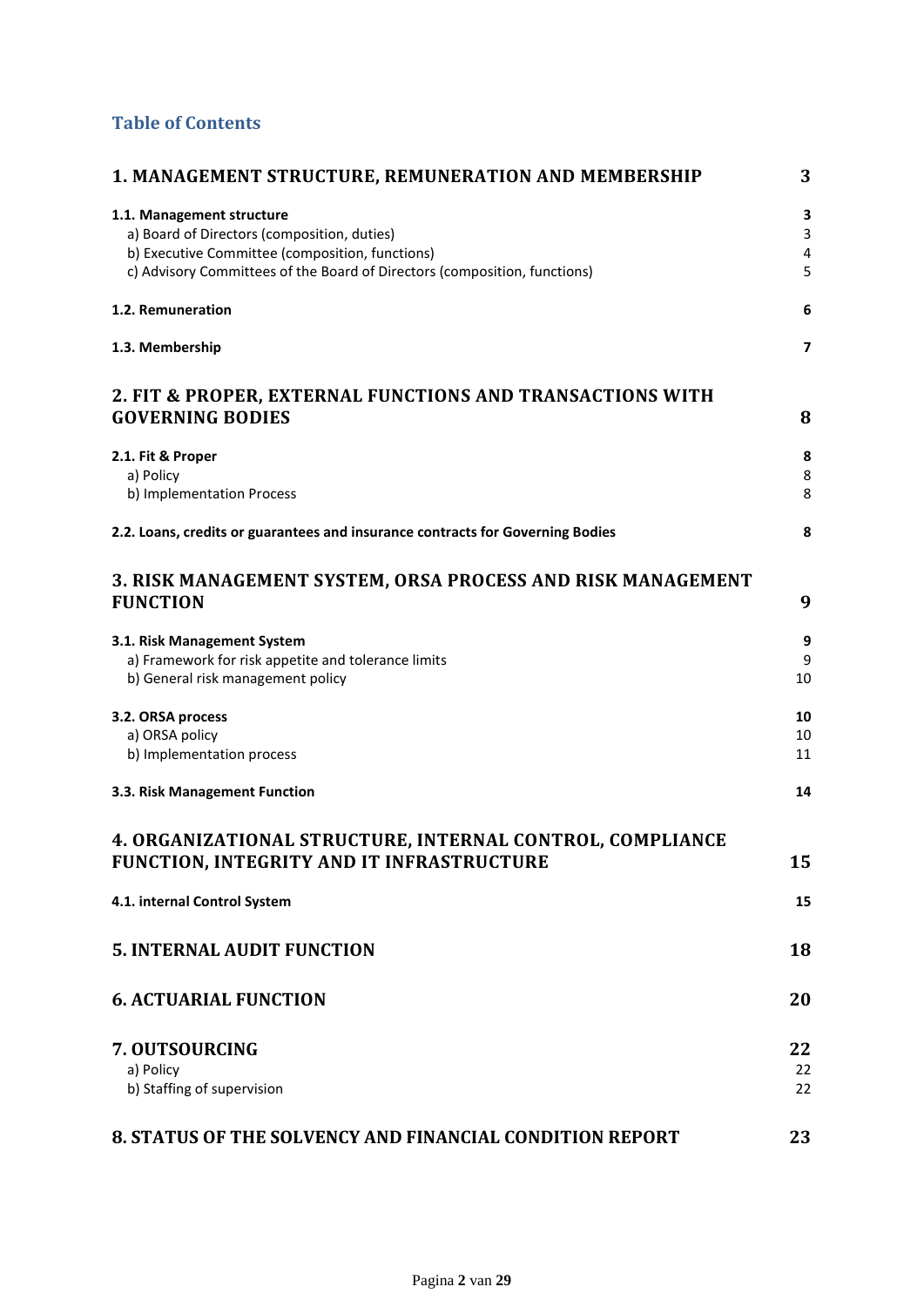## <span id="page-2-0"></span>**1. Management structure, remuneration and Membership**

# STATUTORY AUDITOR GENERAL MEETING CONTROLLING ORGANS **ADVISORY** CONTROLLING ORGANS **ADVISORY** COMMITTEES BOARD OF DIRECTORS J T ACTUARY INTERNAL AUDITOR RISK MANAGER INVESTMENT & RISK MANAGER COMPLIANCE OFFICER ACTUARY INTERNAL AUDITOR RISK MANAGER INVESTMENT & UNDERWRITING ADVISORY ADVISORY ADVISORY ADVISORY COMMITTEE RISK COMMITTEE ADVISORY<br>COMMITTEE **TECHNICAL** ADVISORY COMMITTEE MANAGING DIRECTOR EXECUTIVE COMMITTEE

## <span id="page-2-1"></span>*1.1. Management structure*

## <span id="page-2-2"></span>*a) Board of Directors (composition, duties)*

The General Meeting nominates the Board of Directors for a three-year period but can dismiss them at any given time. On completion of their three years period of office, Directors shall be eligible for re-appointment.

EMANI is responsible to select and maintain competent and professional reliable persons for the functions within the Board. The (re)nomination of members of the Board of Directors is therefore subject to prior written approval by the Belgian supervisor who assesses the candidates in accordance with the principles included in the circular on Fit & Proper requirements. The Board is responsible to install an appropriate recruitment-, evaluation- and education policy and will therefore perform an assessment of the candidate on fit- and properness at the moment of selection. The NBB will receive a copy of the fit and proper assessment.

The composition of the Board will be balanced considering the respective skills, experience and background of each of the Board members. Board members undertake that they have sufficient time to exercise their duties, taking into consideration the number and importance of their other commitments.

The Board of Directors appoints among its members a Chairman and two Vice-Chairmen with the criteria that they can't be member of the Executive Committee. Their mandate stands for a period of three years but is re-eligible. The Chairman of the Board of Directors supervises the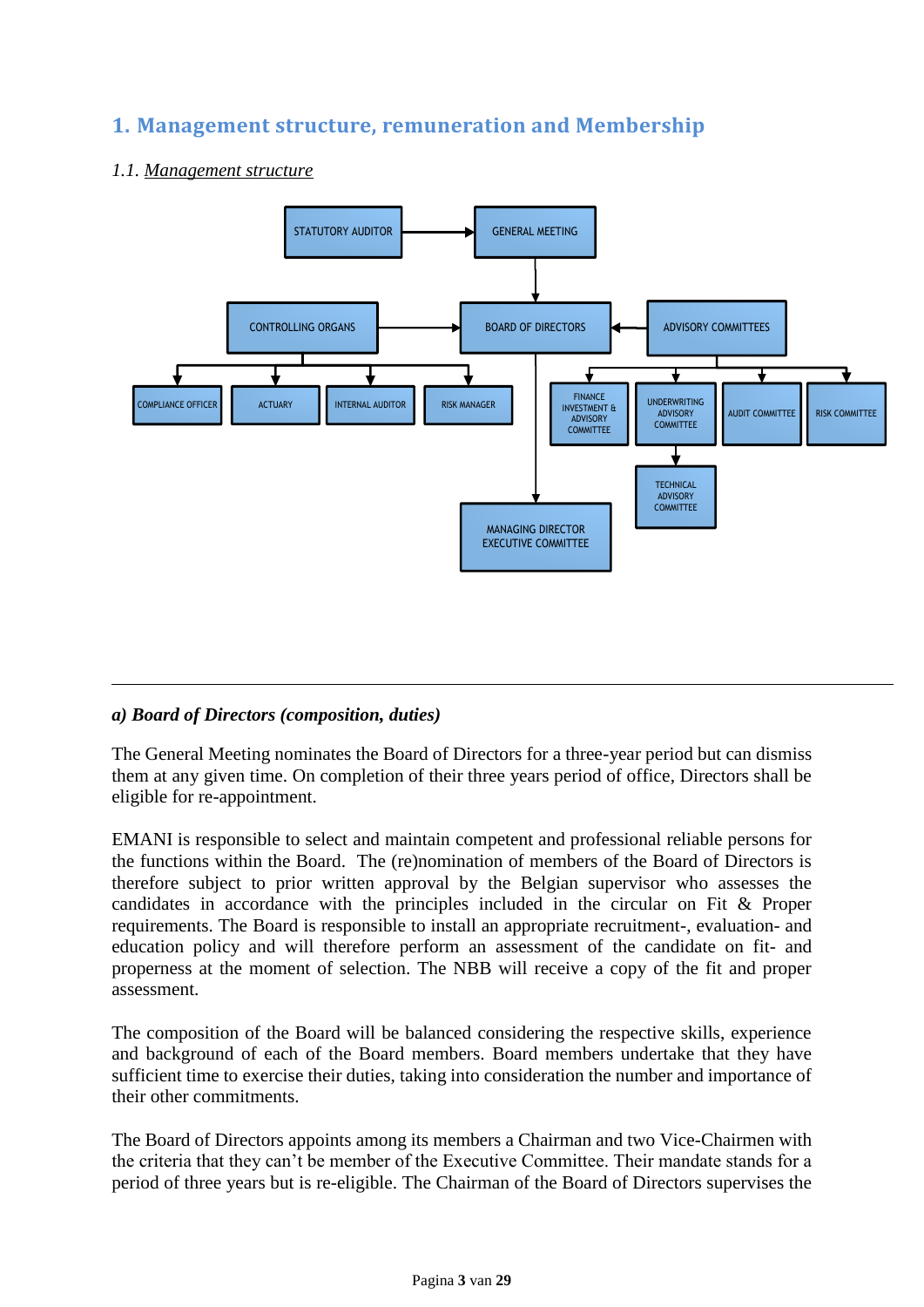division of the powers and diligences between the Board of Directors and the Executive Committee. The NBB shall be consulted before appointing or dismissing a Board member. The Board of Directors meets as frequently as the interests of the Mutual requires but at least four times a year and whenever five or more Directors make a written request.

Directors receive no remuneration for their commitment except the Independent Directors who receive an attendance fee. Board members, travelling on EMANI business will be reimbursed for travel expenses according to the Board expense policy.

Non-Executive Directors may have other mandates in other companies. Executive Directors are only authorized to take on additional Non-Executive mandates or other Executive mandates in companies in the insurance sector.

In line with the fit and proper requirements applicable the fit and proper policy, the Board of Directors performs annually a self-assessment.

### **Board members**

- A. Russell Chairman
- 
- 
- 
- 
- 
- 
- R. Melandri
- R. Danielsson
- M.Blair
- S. Döhler
- C-D. Bölle Vice-Chairman • B-P. Jobse Vice-Chairman P.Vandekerckhove Executive Director & Managing Director M. Vercammen Executive Director N. Feldman Independent Director G. Gould Independent Director

## <span id="page-3-0"></span>*b) Executive Committee (composition, functions)*

The Executive Committee is entrusted by the Board with the day-to-day management within the framework of the general policy of the Association and in accordance with the laws and regulations in force. They are responsible for the execution and management of the outcome of all Board decisions.

The Board of Directors appoints or dismisses among its Directors and after informing the NBB, the members of the Executive Committee. The Board of Directors appoints the Chairman of the Executive Committee, establishes rules for its powers in accordance with the NBB regulations and decides on the remuneration of the members of the Executive Committee.

All members of the Executive Committee are member of the Board of Directors. The aim is to ensure that the effective management takes part in the general policy and decision-making processes. The members of the Executive Committee cannot become the majority in the Board of Directors.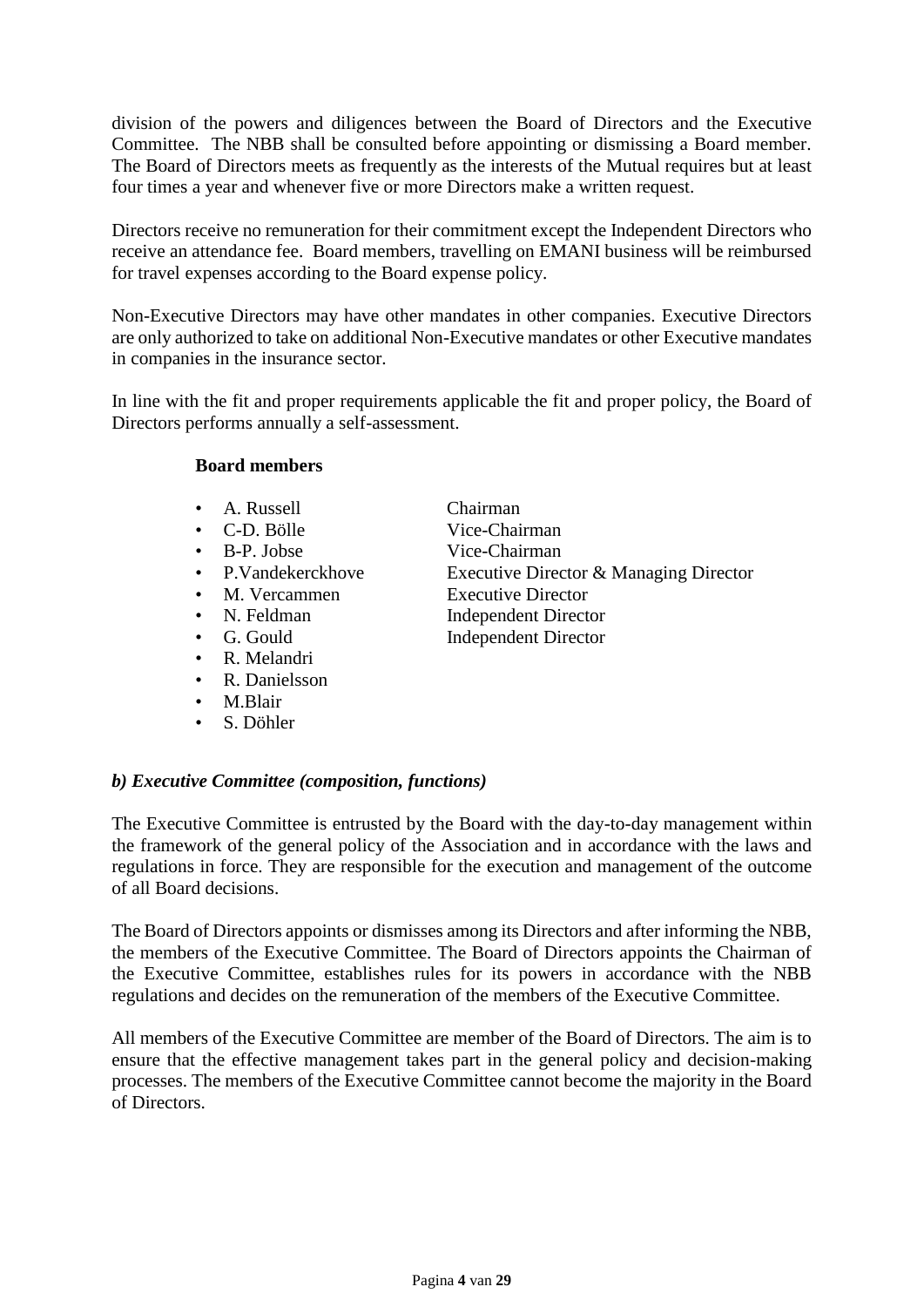Special powers can be determined and granted by the Board of Directors to the members of the Executive Committee or to certain members of personnel. These powers relate to financial and administrative matters and are published in the annexes of the 'Moniteur Belge'.

Members of the Executive Committee receive no additional compensation for their engagement and are just remunerated as salaried staff.

## **Members of the Executive Committee**

- P. Vandekerckhove (Managing Director)
- M. Vercammen (Finance Manager)

### <span id="page-4-0"></span>*c) Advisory Committees of the Board of Directors (composition, functions)*

The Board appoints and dismisses the delegated members of the specialized Board Committees in charge of advising the Board: the Finance Committee (FC), the Audit Committee (AC), the Underwriting Advisory Committee (UAC) and the Risk Committee (RC). The existence of the Committees doesn't decline the overall responsibility of the Board. Board Committees provide advice and support in their field of expertise by making recommendations towards the Board of Directors.

EMANI is not obliged to set up an Audit Committee because it only meets one of the three criteria imposed by article 52, § 1 of the Insurance Supervision Act of 13 December 2016. However, for good governance purposes EMANI has put in place an Audit Committee but the composition of the Committee on the principle of independent is not as defined as in article 48 of the Insurance Supervision Act.

The Audit Committee reports to and assists the Board in fulfilling its oversight responsibilities in the areas of corporate finance, risk management, corporate controls, financial communication and all other related areas as deemed appropriate. It is also authorized to obtain independent advice, including legal advice, if this is necessary for an inquiry into any matter under its responsibility. It is entitled to call on the resources that will be needed for this task. It is entitled to receive reports directly from the Statutory Auditor, including reports with recommendations on how to improve the Mutual's control processes.

The Finance Committee makes recommendations for approval by the Board to review strategies, plans, policies and actions related to the financing of its assets and liabilities. In particular, the Finance Committee proposes, monitors and recommends changes to/of:

- Investment policy
- Investment guidelines
- Investment manager
- Accounts, annual financial accounts

The purposes of the Underwriting Advisory Committee are to review and evaluate EMANI's policies, guidelines, performance, processes and procedures relating to the underwriting of risks undertaken by the Mutual as well as to discuss, monitor and oversee the guidelines and policies that govern the process.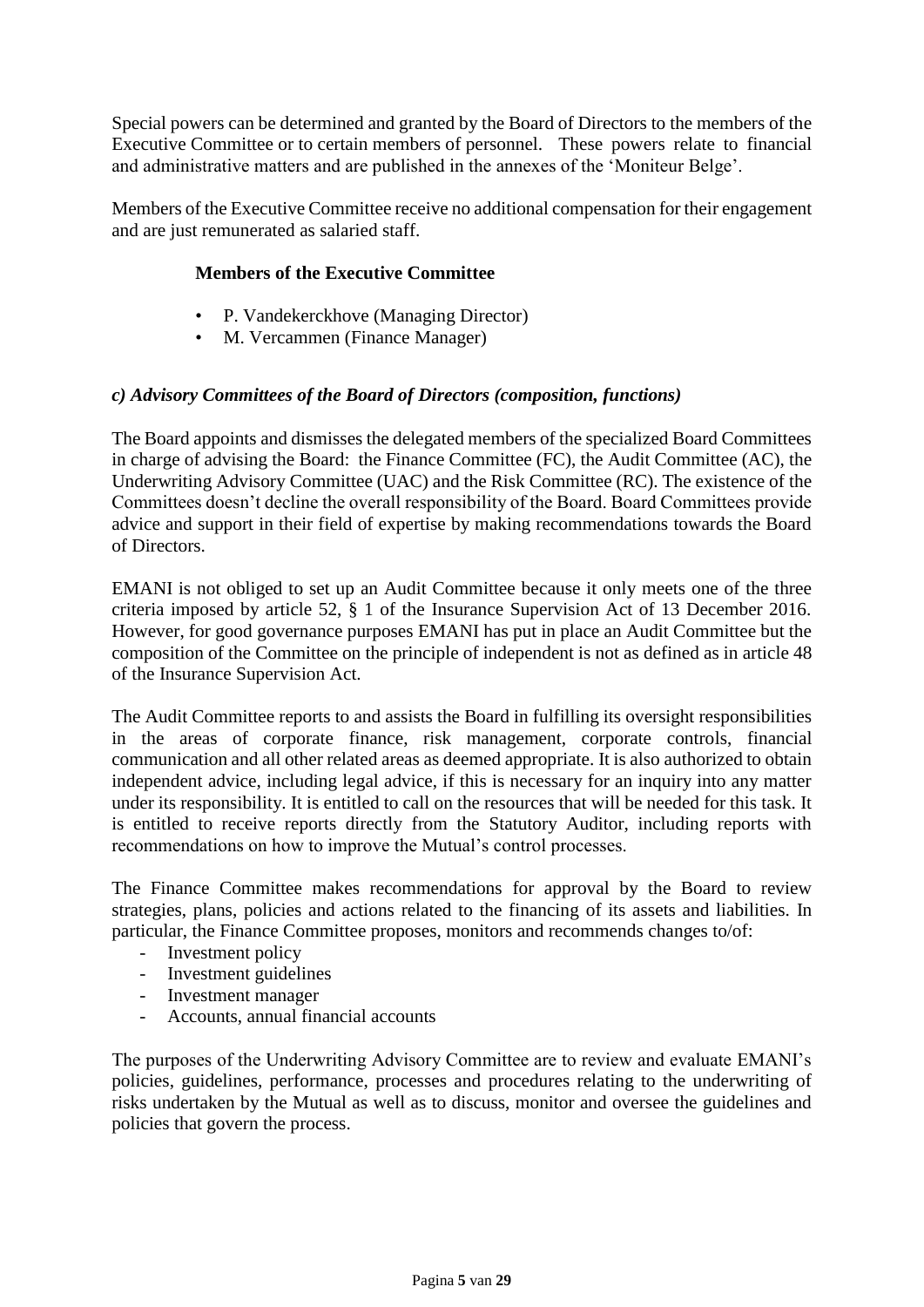The Risk Committee is comprised of the members of the Board and as secretary the risk management function. The RC is nominated for a period of 3- year in line with the term of the Board of Directors.

All Advisory Board Committees have charters that explain their purpose and their role including the responsibilities of the Committee towards the Board of Directors as advisory body.

Committee members are nominated by the Board of Directors for their experience in the specific areas of the Committee they take part in. Every Committee consists of a mix of Board members, other members and even staff to ensure execution and communication on every level of the Association. Every Committee has a personalised charter explaining its rights and duties.

Committee members are nominated by the Board of Directors to the term of the Board of Directors being 3 years. Each member of the Committee must at least participate in person or by conference call in ¾ of the meetings over the period of 3 years. Non-compliance will lead to not being eligible for the next 3 year period.

In line with the fit and proper requirements, every Committee performs annually a selfassessment.

Each of the members of Committees must sign a confidentially agreement.

Members of an Advisory Committee receive no additional compensation for their engagement.

## <span id="page-5-0"></span>*1.2. Remuneration*

EMANI's overall remuneration system has been designed to deliver compensation, driven by both Mutual and individual performance, and according to its Members' interests. The focus will be on and long-term performance and will be aligned to market levels. Our principles are inspired by the Financial Stability Board principles for sound compensation practices.

Board Members representing a Member as well as Executive Directors receive no remuneration. Only Independent Directors receive a fixed cash amount per year which is approved by the General Meeting for the current financial year. No variable nor incentive programs are included for any Board Member.

Individual board members may take on specific ad hoc tasks outside their normal duties assigned by the Board of Directors such as controller of a key functions or critical functions but shall not receive a remuneration

Members of Advisory Committees receive no additional compensation, fixed or variable, for their contribution to the Mutual. Only one exception is made for the chairman of the Underwriting Committee, who is an independent consultant. A fee of 900 euro per meeting is foreseen for this chairman.

Members of the Executive Committee receive no additional compensation, fixed or variable, for their contribution to the Mutual.

Actual expenses related to Board and Committee meetings are reimbursed.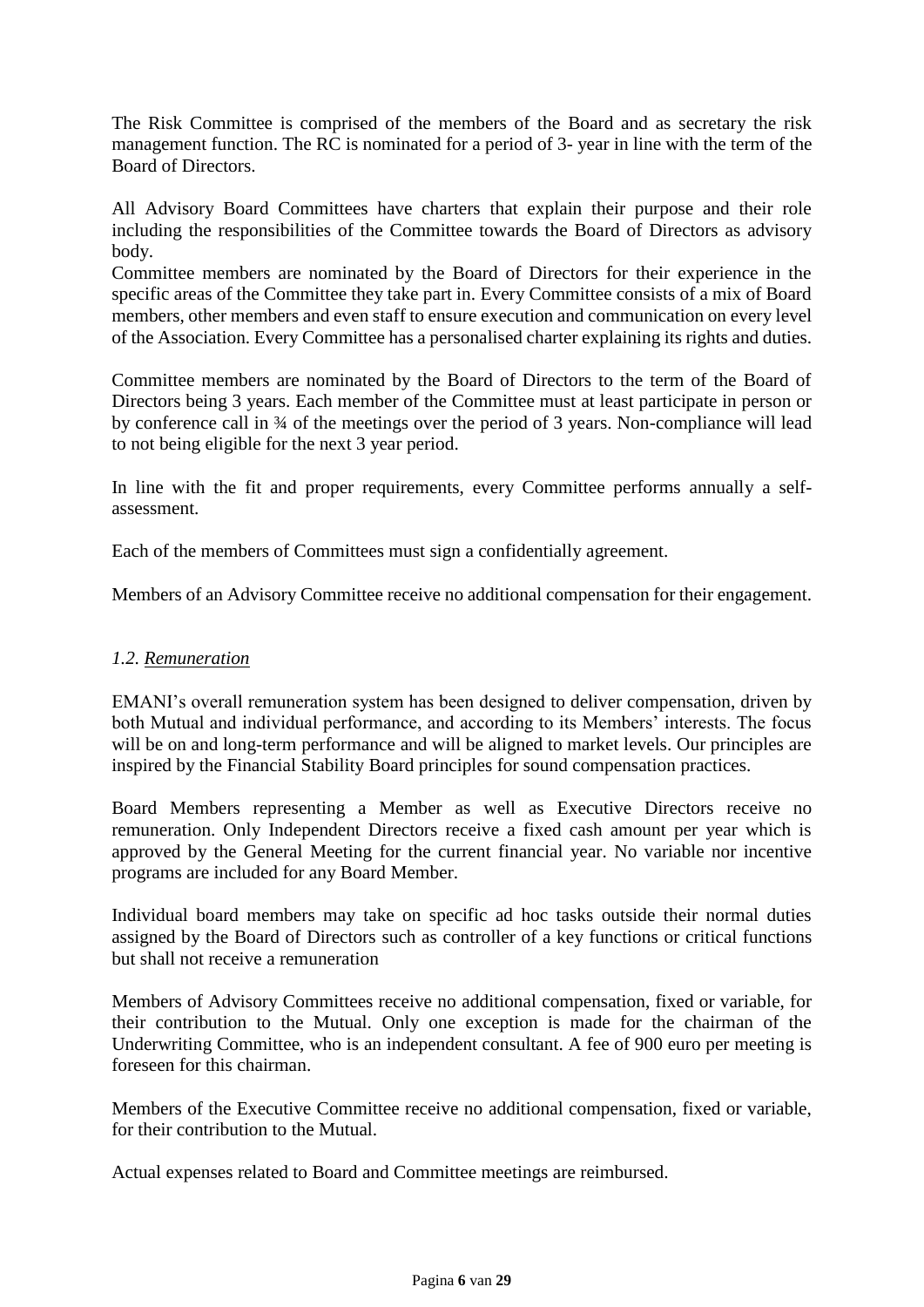## <span id="page-6-0"></span>*1.3. Membership*

### *a) Process for monitoring the changes in the Membership structure*

Each of our Members is an important player on the international energy market and is therefore submitted to intensive surveillance by national and international authorities. Due to their size and (self)-control, EMANI considers its Members as being reliable and financially sound. Still a financial assessment is performed on a candidate Member on the one hand and a yearly financial review for existing Members on the other hand.

Membership is submitted to the Board of Directors and becomes effective after approval by General Meeting. New Members have to contribute to a sound and prudent management in EMANI as well as to the stability of the financial institution and its development on a going concern basis. The fee to enter as a Member is set at  $10.000 \text{ } \epsilon$ .

Every Member represents one vote in the Mutual except for the non-insured Members who have no voting rights. Because every insured Member is treated equally, there are no controlling Members. A complete list of the Members is published yearly in the Annexes of the 'Moniteur Belge' (Belgian Official Gazette) and the National Bank of Belgium (commonly abbreviated as NBB) is informed on a regular basis.

EMANI encourages its Members to participate at the Members Meetings. The General Meeting acts by simple majority of votes if quorum is reached unless for those cases stated in the Articles of Association where the approval is needed of three-quarters of the Members.

Yearly there can be two Members Meetings, one before the 30th June and another in the second half of the year. As the Annual General Meeting according to Article 10 of the Articles of Association must meet before the 30th June, the AGM and Members Meeting are organized on the same day. Minutes of the AGM are drafted and adopted during the meeting itself.

The current Members can be consulted on the website of EMANI.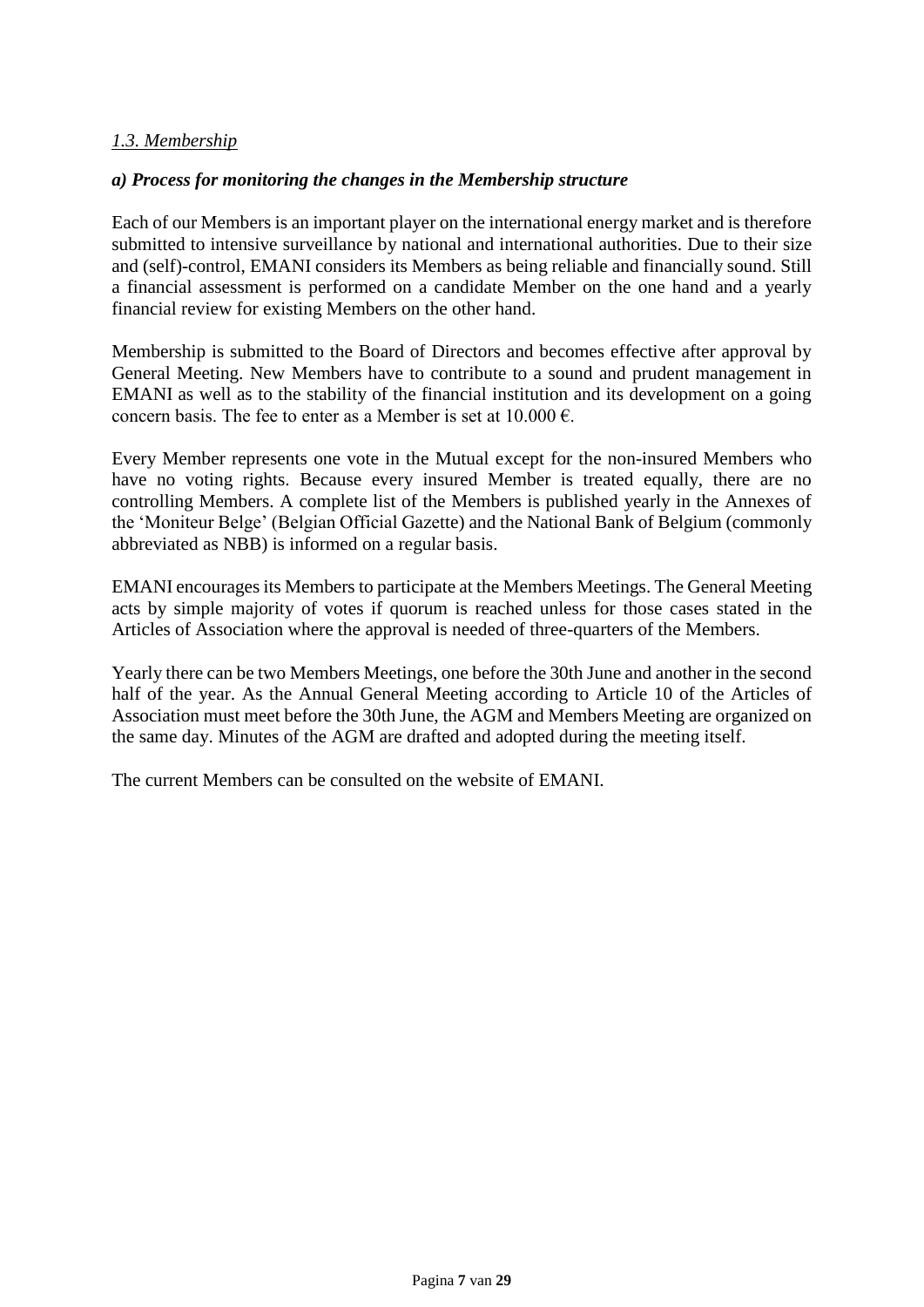## <span id="page-7-0"></span>**2. Fit & Proper, external functions and transactions with Governing Bodies**

## <span id="page-7-1"></span>*2.1. Fit & Proper*

## <span id="page-7-2"></span>*a) Policy*

Annually, EMANI updates and discloses a fit & proper policy to the NBB. Two standards of evaluation are at the center of the fit and proper policy:

1) Expertise (« fitness »):

A person is considered as being expert ("fit") for a specific function when he / she combines knowledge and experience, skills and the professional behaviour required for the function in question.

### 2) Professional worthiness (« properness »):

The professional worthiness concerns the honesty and the integrity of a person. A person is considered as professionally honorable (" proper ") in the absence of indicating elements the opposite and when there is either no reason for questioning reasonably the good reputation of the person involved. In other words, we can leave the principle that the person will execute in an honest, ethical and integrate way the task which is confided to him (her).

All people occupying critical functions in EMANI are aimed by this policy. By critical function we understand:

- The members of the Board;
- The members of the Executive Committee;
- Four key functions defined in the Directive Solvency II: Actuarial, Compliance, Risk Management and Internal Audit Function.
- Any other function which EMANI would estimate as critical for the smooth running of the company either internal or external.

Critical functions have to have the necessary professional expertise, the skills and the worthiness to be able to perform their functions. The same requirements apply to the holders of any critical outsourced function.

## <span id="page-7-3"></span>*b) Implementation Process*

"Fit and proper" implies a thorough process of evaluation which allows to obtain, by means of various relevant elements, the most complete possible image of the capacity of a person for a determined function. The evaluations concerning, on one hand, the expertise and, on the other hand, the professional worthiness of a person, are complementary.

The evaluation of capacity takes place as in principle before the entry in a function or during a change of function.

### <span id="page-7-4"></span>*2.2. Loans, credits or guarantees and insurance contracts for Governing Bodies*

There are currently no loans, credits or guarantees and insurance contracts granted to Members of the Board of Directors or Executive Committee.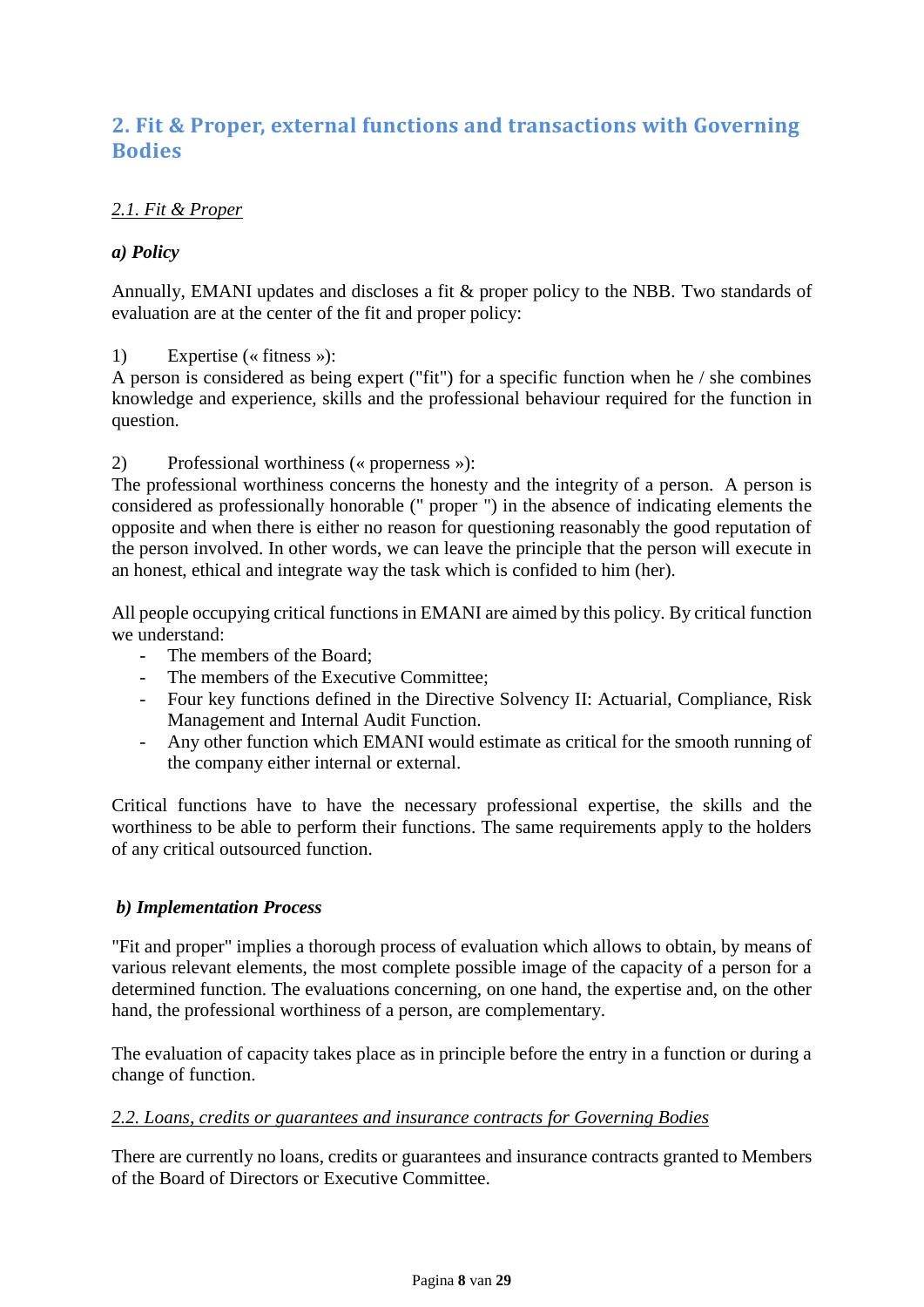## <span id="page-8-0"></span>**3. Risk Management System, ORSA process and risk management function**

### <span id="page-8-1"></span>*3.1. Risk Management System*

### <span id="page-8-2"></span>*a) Framework for risk appetite and tolerance limits*

The appetite for risk represents the underlying foundation of any effective Risk Management System. Understanding risk appetite helps Boards and managements to make better strategic and tactical decisions. It enhances understanding of Board and stakeholder expectations and enables risk-reward decision-making. It reduces the likelihood of unpleasant surprises.

The ability to take on risks is determined by more than just a capacity to absorb losses. The ability to manage risks based on skill sets and experience, systems, controls and infrastructure is also crucial. Understanding risk appetite helps in the efficient allocation of risk management resources across a risk portfolio, and may enable the pursuit of business opportunities that, without an understanding of the appetite, would otherwise be rejected.

The Risk Appetite Framework (RAF) is defined as being the overall approach, including policies, processes, controls, and systems, through which risk appetite is established, communicated, and monitored. It includes a risk appetite statement, risk limits, and an outline of the roles and responsibilities of those overseeing the implementation and monitoring of the RAF.

The RAF has been developed to articulate the level of risk that the Board is willing to accept in order to achieve the overall strategic objective.

The RAF contains the following characteristics:

- Identification of the key areas used to measure the success in achieving its overall objectives. These have been determined as free reserves, underwriting results, solvency, liquidity and reputation. These are referred to as "Dimensions" in this report;
- Quantification of the risk appetite attributed to each of the areas above, where quantifiable;
- Risk Profile (Risk Log): all of the risk faced by EMANI are identified, shortly described and categorised;
- Integration and control of the risk appetite through the Association;
- Dashboard

We define the risk appetite as being the nature and quantity of risks that EMANI is ready to accept or to tolerate in the pursuit of its strategic objectives, taking into account the expectations of the stakeholders.

The risk tolerance defines the maximum amount of risk (bearing activities) needed to achieve all the organisational strategic objectives while simultaneously remaining compliant with the stakeholder's expectations.

The risk target is the optimal risk level to achieve the strategic objectives with respect of the tolerance limits.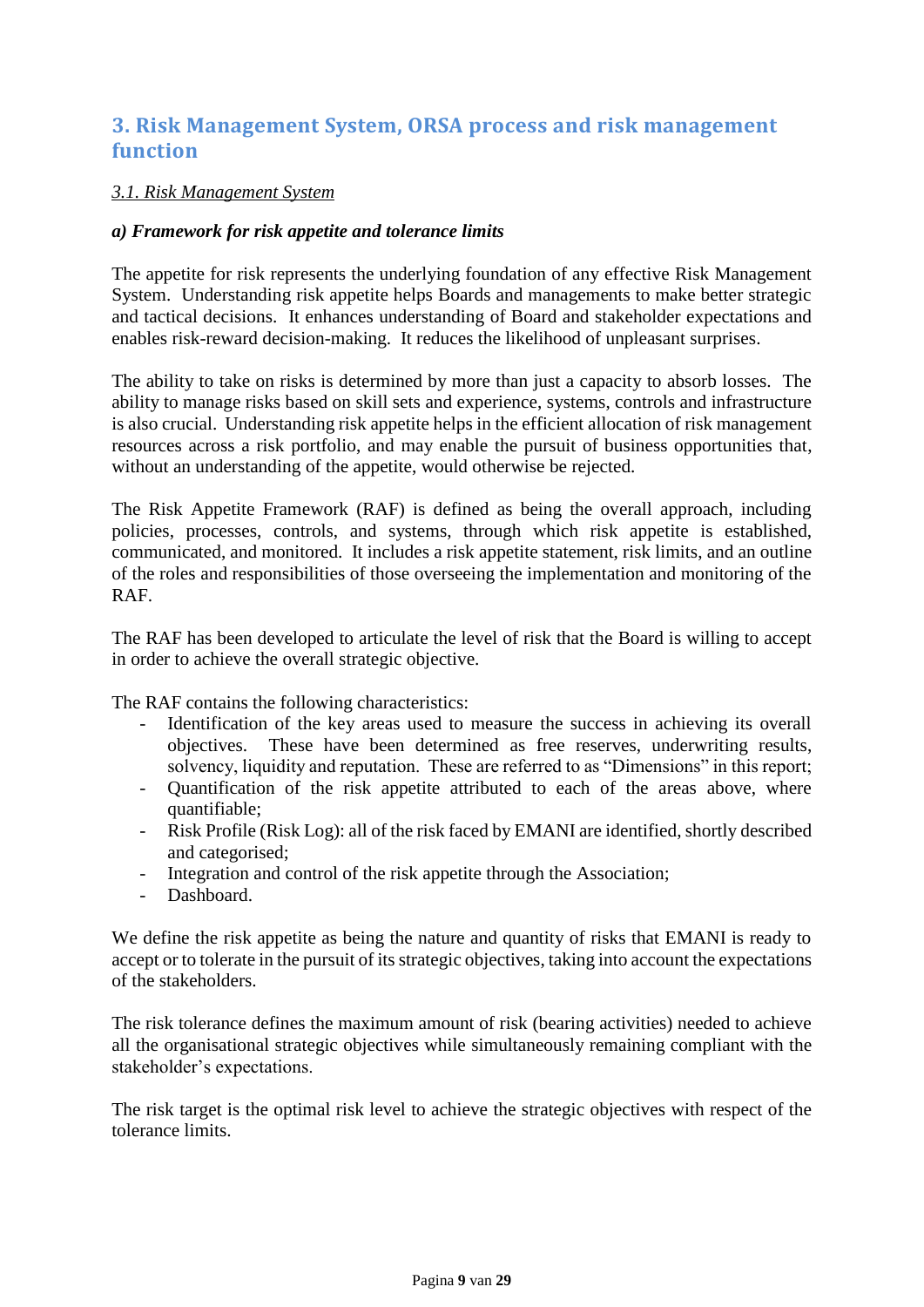### <span id="page-9-0"></span>*b) General risk management policy*

EMANI assumes risk to generate an adequate return on capital. The success of its business model therefore depends materially on its ability to manage risk. EMANI considers the implementation of a suitable and effective Risk Management system as a strategic imperative not only to meet increasingly changing regulatory requirements but also to gain a competitive edge by improving its understanding of its own risks and overall solvency needs.

As an integral part of EMANI's business cycle, the Board shall approve the Risk Strategy and issue a Statement of Risk Appetite. "Risk" is defined as the degree of uncertainty with respect to achieving planned goals and targets and equally encompasses the probability of loss or gain. The Risk Strategy, including the Statement of Risk Appetite shall be clearly reflected in the agreed business targets, financial budgets, underwriting guidelines, and operational plans.

The Board delegates to the Executive Committee the responsibility of implementing adequate risk management processes and policies to ensure risk management is correctly embedded within all operations and in all departments. The Board and Executive Committee are assisted in this task by the Risk Manager and Risk Committee.

A Risk Management Policy documents EMANI's internal Risk Management guidelines that staff members are required to observe when exercising their day-to-day responsibilities. The purpose of the Risk Management Policy is to establish a Risk Management framework that enables EMANI to achieve an accurate and timely understanding of (1) the nature, materiality and sensitivity of the risks to which it is exposed, (2) its ability to mitigate and manage them, and (3) to deal with them should they fall outside the stated Risk Appetite and agreed risk tolerances and limits. EMANI's Board owns the Risk Management Policy. As such, the Board is responsible for the approval of any periodic changes and revisions introduced to this document.

EMANI's Risk Management Policy, its Risk Management System and ORSA are to be reviewed by the Board at least annually. The review will be based on input provided by the Risk Manager and Senior Management. More regular reviews may be undertaken when required or when there is a material change in the business or risk profile of EMANI or where a risk issue which raises doubts about the effectiveness of the Risk Management System has been identified.

## <span id="page-9-1"></span>*3.2. ORSA process*

#### <span id="page-9-2"></span>*a) ORSA policy*

The ORSA process seeks to draw together considerations of risk, capital and returns within the context of the overall business strategy, both in the present and forward looking, providing a holistic view of the capital, risk and return over the forecast period.

The process is iterative, as outlined below: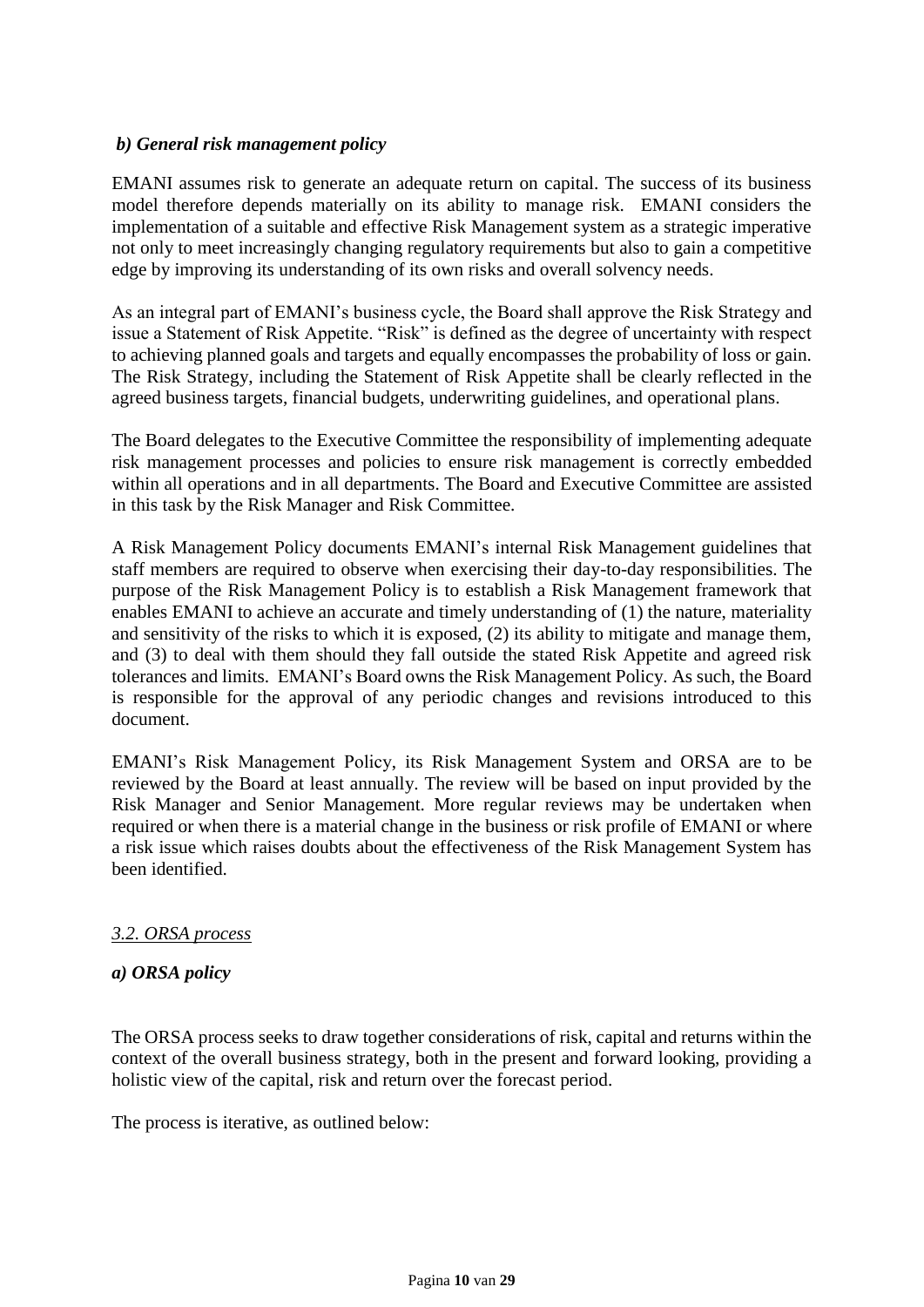

The ORSA process is used to:

- Ensure there is sufficient capital available to meet the current business requirements (Solvency II compliance);
- Determine the supplementary capital required to meet the growth and diversification plans and other strategic decisions;
- Ensure that any risks that exceed the risk appetite are identified, assessed and if required the remedial action plan in place;
- Provide assurance to the Board, financial regulators and other stake holders that risk management and capital planning processes are embedded within the business.

The adjustments are the result of exchanges between management and the Board, while operational limits are developed jointly by the risk taker and risk management function. We must therefore expand and review a large number of future scenarios (defined in terms of the most significant risks), to change the risk parameters and compare the different risk margins and the respective capital requirements and then take recapitalization measures or risk mitigation if necessary. We are then able to conclude whether the tolerance limits are exceeded and whether measures should be taken.

It is important that the ORSA process is a continuous reiterative process which is embedded within the business decision making and strategy setting process.

EMANI performs an ORSA at least annually or when the risk and solvency profile change significantly. The risk profile is continuously monitored against the risk appetite and periodically reported by Risk Manager.

#### <span id="page-10-0"></span>*b) Implementation process*

The overall purpose for the ORSA assessment is to ensure that we can continuously meet our current and planned future regulatory targets and internally set capital target, in the face of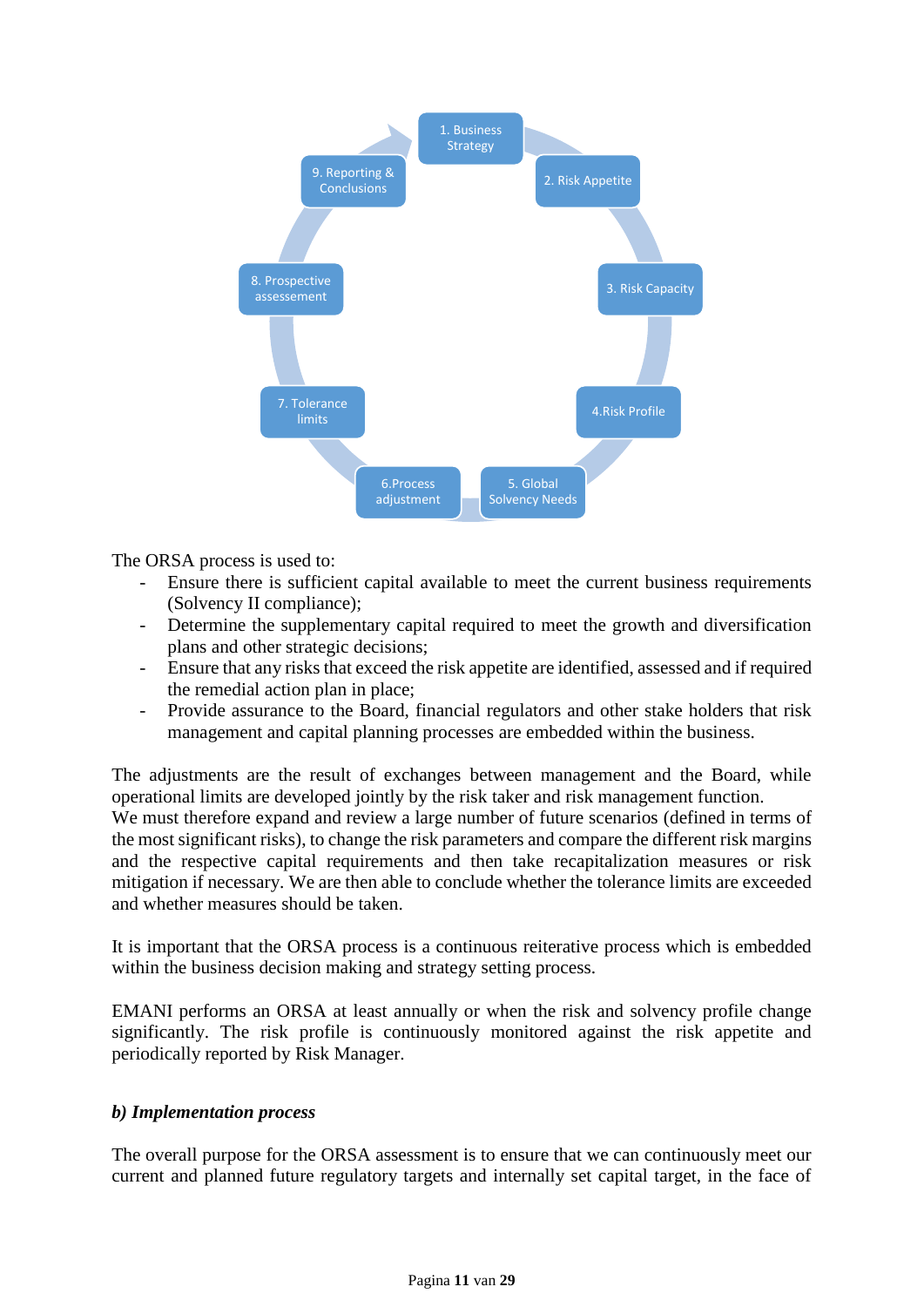planned changes to the risk profile and business plans, and expected development in the external environment.

As a management tool, it is designed to embed risk awareness within the business culture and decision making. It is an integral to the successful delivery of the overall strategic plan as it provides the management with a good understanding of the risk it is assuming and the capital required to cover those risks. It must be treated as a management process rather than a compliance exercise.

#### TIME HORIZON

The time horizon of the ORSA is fixed to 5 years, same horizon as used in the strategic business plan. The strategic business plan is the Base scenario of the forecasted P&L and Balance Sheet. For the solvency projections in ORSA use will be made of best estimates, market value balance sheet and SCR from Pillar I calculations as starting point.

#### SCENARIO - STRESS TESTS

The Strategic Business Plan (SBP) figures will be used for projection of the technical provisions and cash flows in and out. The calculation of the projected SCR can then be done. The final result is the "Base Case" and gives the expected capital needs/surpluses.

Besides the base scenario, we analyse also the effects of adverse developments on its solvency position. This is done with the help of scenario analysis and stress testing: we define scenario analysis as assessing the impact of a combination of factors. Stress testing is an extreme scenario that crosses the boundaries of the SCR-MCR. By applying scenarios, we want to:

- Address the main risk factors we may be exposed to;
- Address specific vulnerabilities (regional, sectorial characteristics, specific products or business, …);
- Contain a narrative scenario which includes various trigger events;

A range of scenarios are considered encompassing different events and degrees of severity:

- normal business scenarios
- more pessimistic scenarios
- stress scenarios
- reverse scenarios

Concerning stress testing, we have our own guidance:

- We regularly review the stress testing program and assesses its effectiveness;
- The stress testing program is used as a risk management tool supporting business decisions and actions;
- We perform sensitivity analysis for specific risks, if necessary;
- Reverse stress testing, of issues that threaten the viability of the company, are also analysed.

#### USE OF THE ORSA RESULTS

A part of the ORSA is the determination of the capital needed to manage the business. The results of ORSA are used for:

- Yearly evaluation of the risk appetite framework in relation to the capital position and the strategy;
- Start the strategic business plan with the most recent capital assessment;
- Monitoring capital position from regulatory, rating agencies and internal angle;
- The assessment of the target and realized solvency ratios;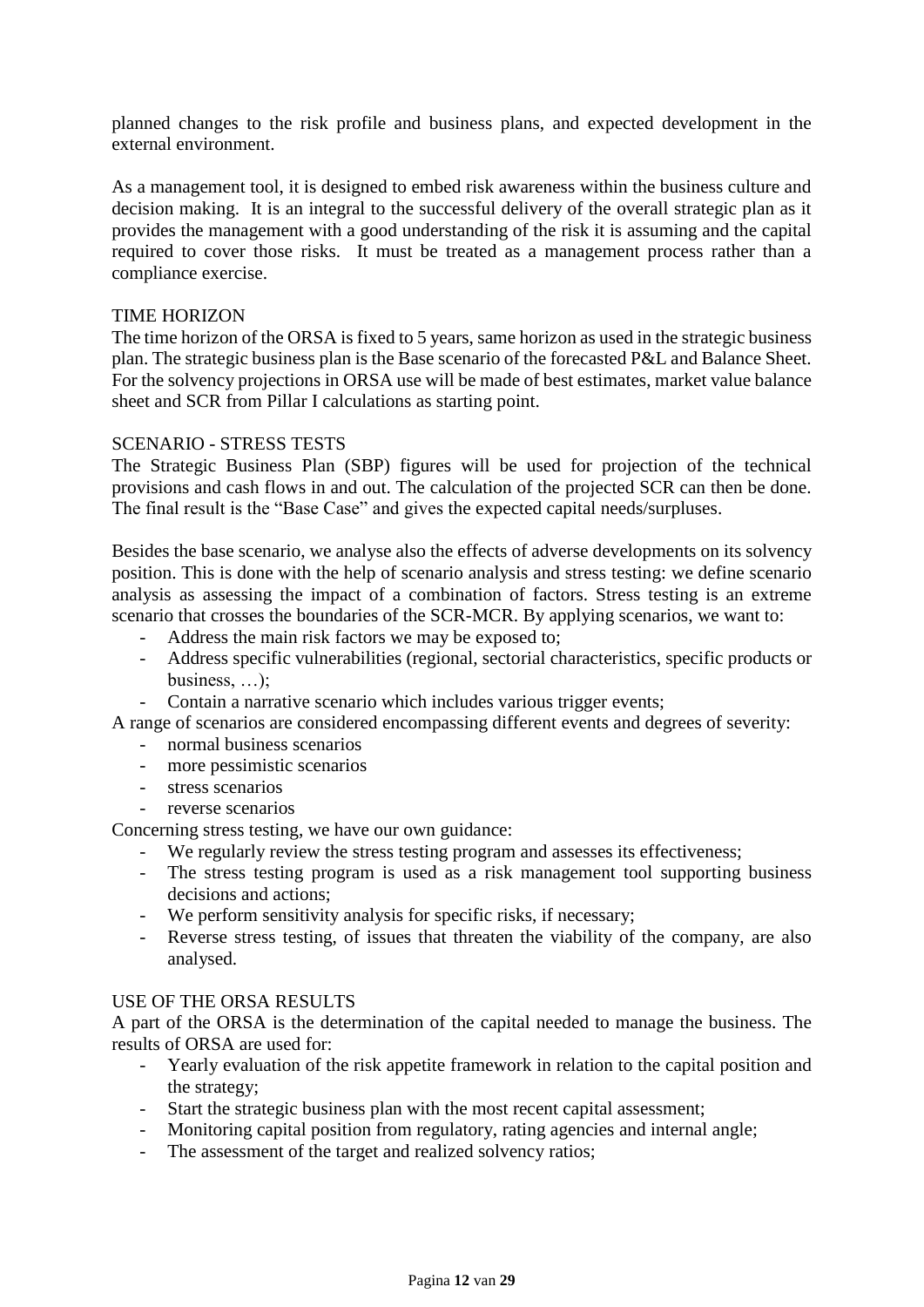- An analysis of the evolution of the capital position and the forecast of eventual funding requirements on the horizon period.

## MANAGEMENT ACTIONS

We use also the results of the ORSA to take management actions:

- Hold the risks
- Mitigate the risks
- Transfer the risks
- Terminate the risk generating activity

### FREQUENCY OF THE ORSA AND TRIGGERS

We perform an ORSA at least annually and an update when the risk and solvency profile change significantly. The risk profile is continuously monitored against the risk appetite and periodically reported.

The first step in the ORSA is to determine if the information used in the last ORSA is still up to date:

- Any material changes in the business strategy?
- Any changes in the risk appetite?
- Has the risk profile changed?
- Analyse the capital position and the quality of capital (classification in tiers);
- Analyse the appropriateness of the model (standard model) for representing the risk profile.

Examples of trigger for updating the ORSA:

- An acquisition that significantly changes risk profile
- A significant change in the financial markets that has a big impact on the value of the asset portfolio
- A significant change in regulation

The decision of performing an update of the ORSA is taken by the Executive Committee.

#### REPORTING

An annual ORSA Internal Report will be produced by the Risk Management Function. This report will contain at least information on:

- 1. Risk Profile
- 2. Key Observations
- 3. Risk Assessment
- 4. Regulatory Capital Requirements
- 5. ORSA Capital Requirements

This report will be discussed at different levels:

- First level: the report will be pre-discussed in the Audit Committee
- Second level: the resulting ORSA report will be approved by the Executive Committee
- Third level: finally, the report will be discussed and the sign off will be given by the Board of Directors.

#### QUALITY REVIEW

The quality review is conducted by the Internal Audit. The quality review will treat at least the following aspects:

- The ORSA policy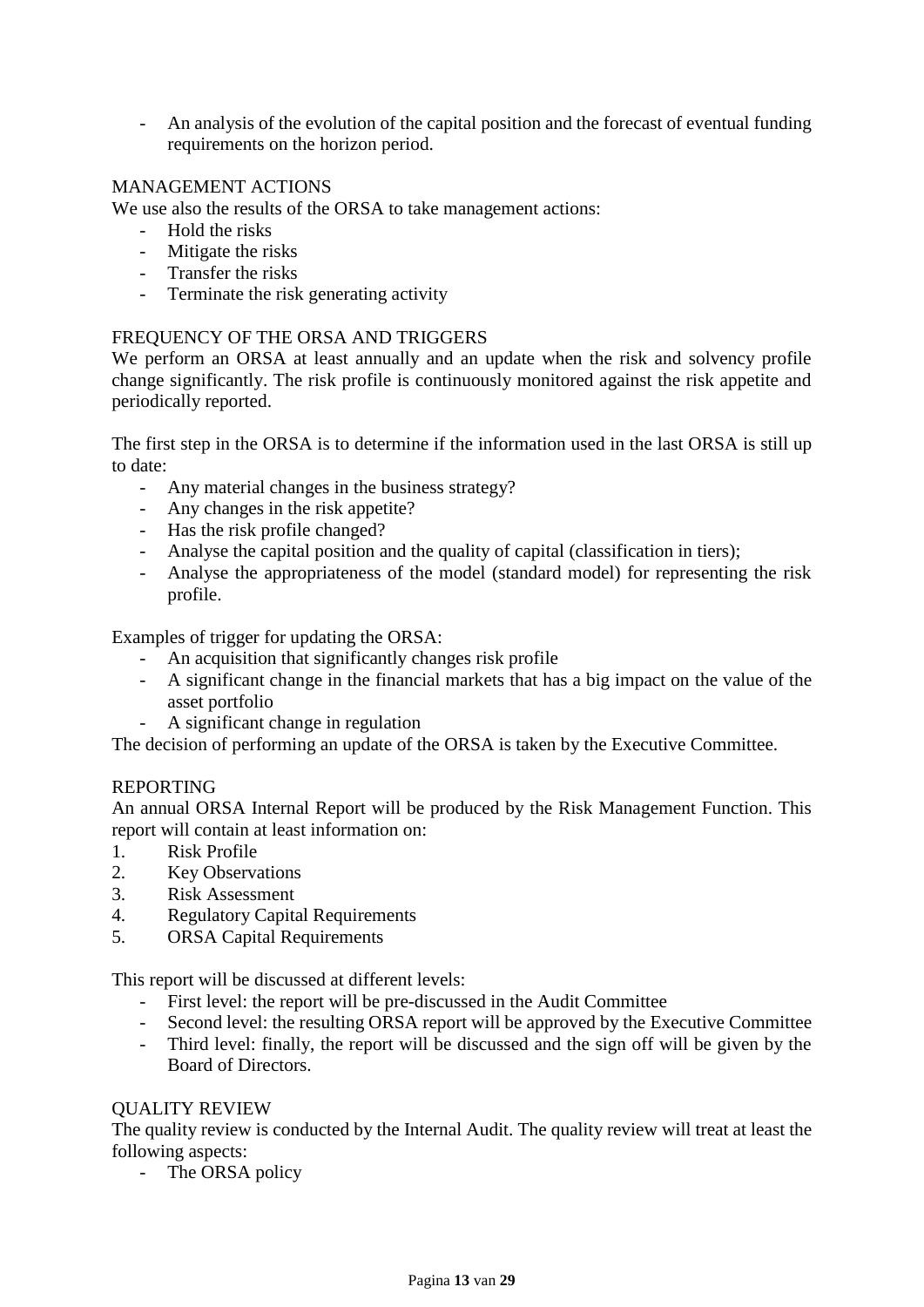- The ORSA process
- The methods used
- The outcome of the ORSA and the follow-up of management actions

The following criteria will be judged to assess the quality:

- Training and experience of staff involved<br>- The cooperation between key function
- The cooperation between key functions: actuary, risk management, compliance, internal audit
- The involvement of management.

### <span id="page-13-0"></span>*3.3. Risk Management Function*

The Risk Management Function, is responsible to maintain an enterprise-wide aggregated view on EMANI's risk profile and operate its Risk Management System, monitors and reports to the Risk committee on actual risk exposures in comparison to Risk Appetite, Risk Tolerance and solvency requirements as set by the Board.

The Risk Management Function, objectively and free from the influence of other parties, is responsible for:

- **•** implementing appropriate methodologies and procedures to assess EMANI's risks and solvency position ensuring their assessment is consistent with prevailing professional standards and regulatory requirements.
- implementing appropriate methodologies and procedures for risk assessment including Risk Policy and Risk Strategy.
- Reporting details of material risk exposures and advising the Board, Executive Committee and senior management with regard to risk management matters including the Risk Appetite, risk tolerances and risk limits.
- Monitoring risk aggregations (and diversifications) across lines of business, geographies, risk types and categories, etc.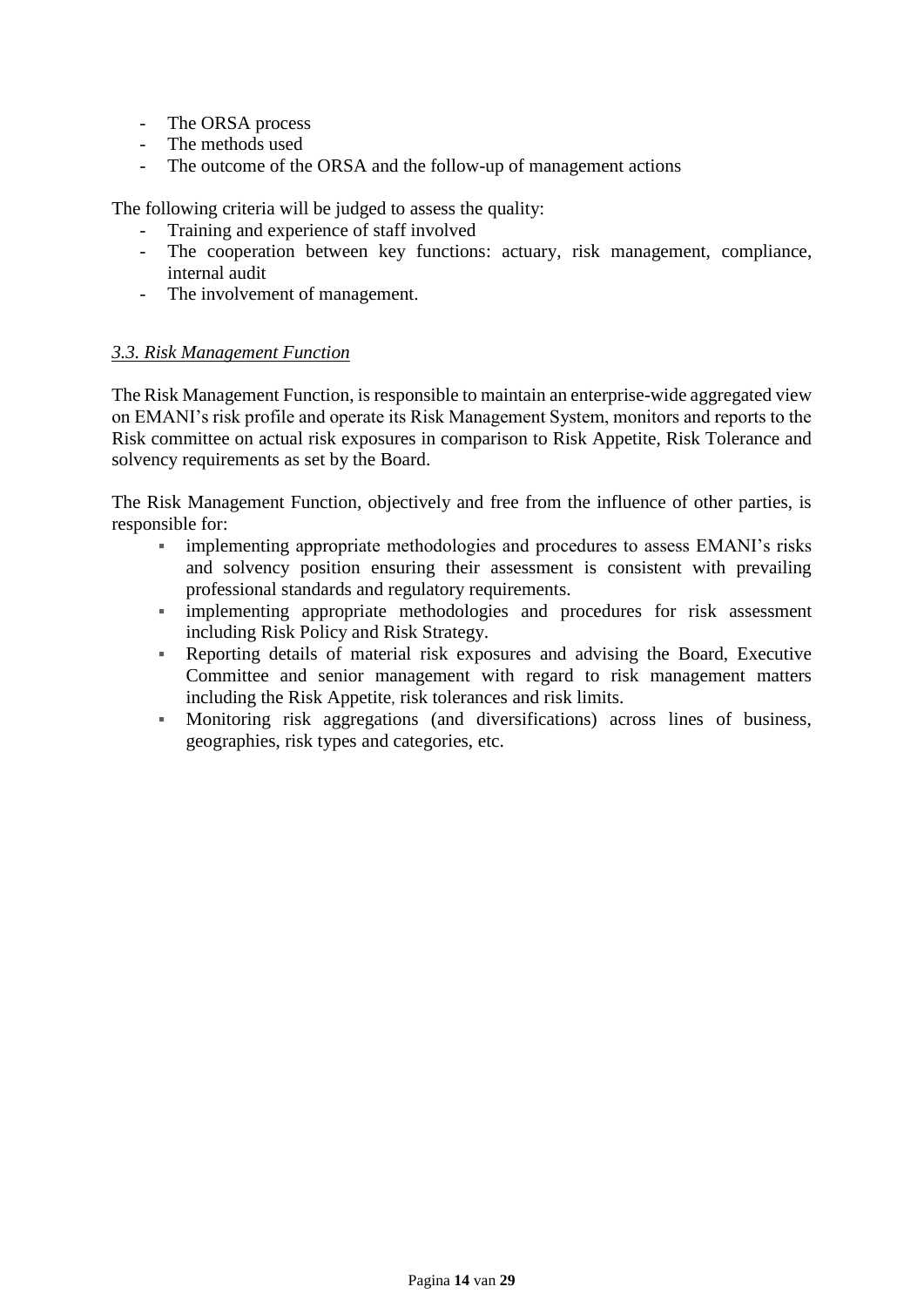# <span id="page-14-0"></span>**4. Organizational structure, internal control, compliance function, integrity and IT infrastructure**

## <span id="page-14-1"></span>*4.1. internal Control System*

#### **Identification and assessment of the risks**

The permanent control system has to lean on an analysis and a measure of the risks, regularly updated, by every person in charge of business units (which are risk owners).

Every stakeholder within EMANI has an internal control responsibility. The Board of Directors is responsible for promoting a high level of integrity and for establishing a culture within the Association that emphasis and demonstrates to all levels of personnel the importance of internal control. Management is responsible for the implementation of the internal control principles. It is therefore essential that everyone included all personnel, understand the importance of internal control and engage actively in the process according to their responsibilities and specific duties.

In establishing and maintaining an effective system of internal control, EMANI assess both the internal and external risks that it faces as well at the level of the Brussel's headquarter, as at the level of the branch in Switzerland. Assessment includes the identification and analysis of all significant risks that the mutual is exposed to.

For the identification and description of risks, EMANI has focused on key risks and on management related controls that mitigate those risks. EMANI's key risks definitions are based on existing information such as different control reports and regularly self-assessments. To lead to an efficient identification of those controls, interviews were conducted with every member of the Management.

EMANI additionally estimates the potential loss given default of each risk category in case the risk should occur. In order to quantify each individual risk, EMANI therefore combines two parameters which are the probability of occurrence and the (financial) loss impact. Furthermore, an evaluation is made on the effectiveness of the current controls so that the Association can target threats and plan actions were needed.

Finally, EMANI emphasises that risk awareness is a priority of every member of staff.

#### **Policies and procedures**

Policies and procedures are instruments of organization and control that contribute to the realization of the fixed objectives. They have to be in adequacy with the various identified, easily accessible risks and be the object of a communication and adequate trainings. They must be updated also regularly. The risk owners are responsible for the maintenance of processes and procedures.

Control processes occur throughout the entire organisation, at all levels and in all functions, since everyone in EMANI bears responsibility in internal control. Focus will be on "at the top"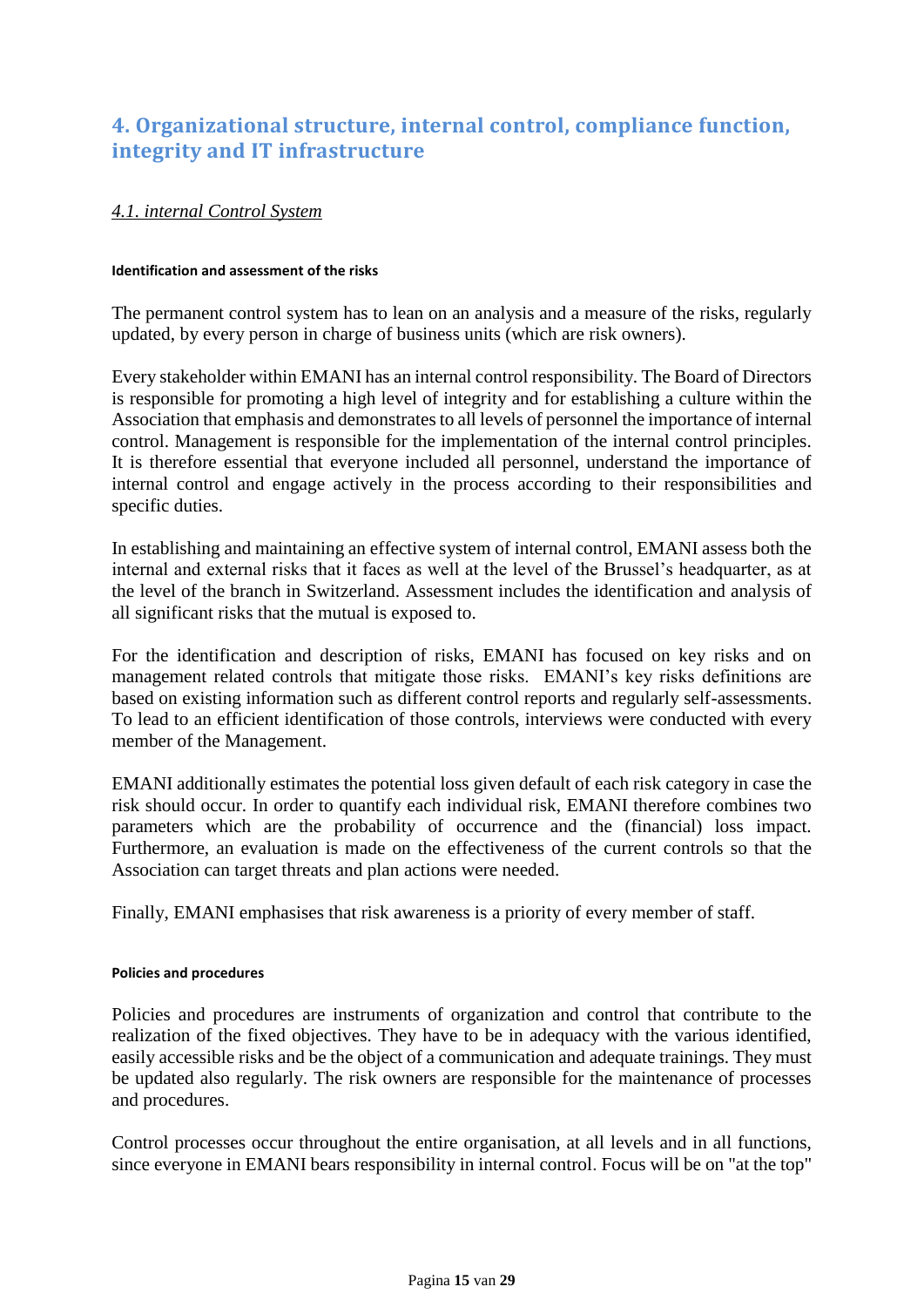perspectives, but adequate controls must exist and understood in all departments and by all employees with access to control mechanisms. EMANI uses the four eyes principle to protect itself against mistakes and dishonesty in day-to-day management and outgoing payments and communication.

The Executive Committee takes all necessary internal control measures to ensure that all the divisions of the Association have job descriptions with clear responsibilities. The Executive Committee is responsible for implementing the risk management strategy and designing the structure so it is integrated into the organisational structure.

Management is charged with the maintaining of the internal control systems. Every manager establishes in his department policies and procedures in order to secure that the internal control directives are carried out and that there are sufficient tools for monitoring. Those procedures are gathered in a global Internal Procedure Manual. A manager will regularly monitor whether his procedures are working by periodic checks and balances such as testing of the system, supervision of day-to-day operations, auditor reviews, staff meetings etc. This gathering of information helps him in evaluating if procedures are sufficient and understood by all applicable personnel.

Personnel are charged with the inputting and the accuracy of the information and have to handle accordingly. An Internal Procedure Manual should sensitize staff sufficiently to perform a selfassessment and uphold the principles of good practice. Periodic controls by management ensure the efficiency that the procedures are working and important tasks are crosschecked by their manager. All staff must communicate upward problems in operations or non-compliance with the Internal Procedure Manual. For unethical or unlawful behaviour EMANI applies a "Whistle Blowers" procedure.

#### **Control plans**

By "control" EMANI understands supplying the assurance of the conformity of the operations and the processes with one or several standards or rules, as well as the good implementation of these procedures. In a more general term, it indicates any measure taken by the management, the internal or external auditors or the other parties to manage the risks and increase the probability that the purposes and the fixed objectives will be reached.

EMANI has formalized and documented the system of control on different levels. A good example is the performance of the self-assessment by the risk owner of the risk log. The risk owner identifies in a personal self-assessment the frequency with which the process is reviewed, verifies that the measurement system is adequate, if corrective actions should be taken, and looks forward to where the risk might be in the year to come.

#### **Reporting and recommendations**

The reporting is the responsibility of the Risk management function.Further to a report on a situation of failure or inefficiency or an evolution of the permanent control, various participants can emit a recommendation (the Supervisor, the Statutory Auditor, the Internal Auditor) or introduce an action of correction / prevention. The impulse of actions of correction or prevention and their follow-up are the current responsibilities of the management. The level of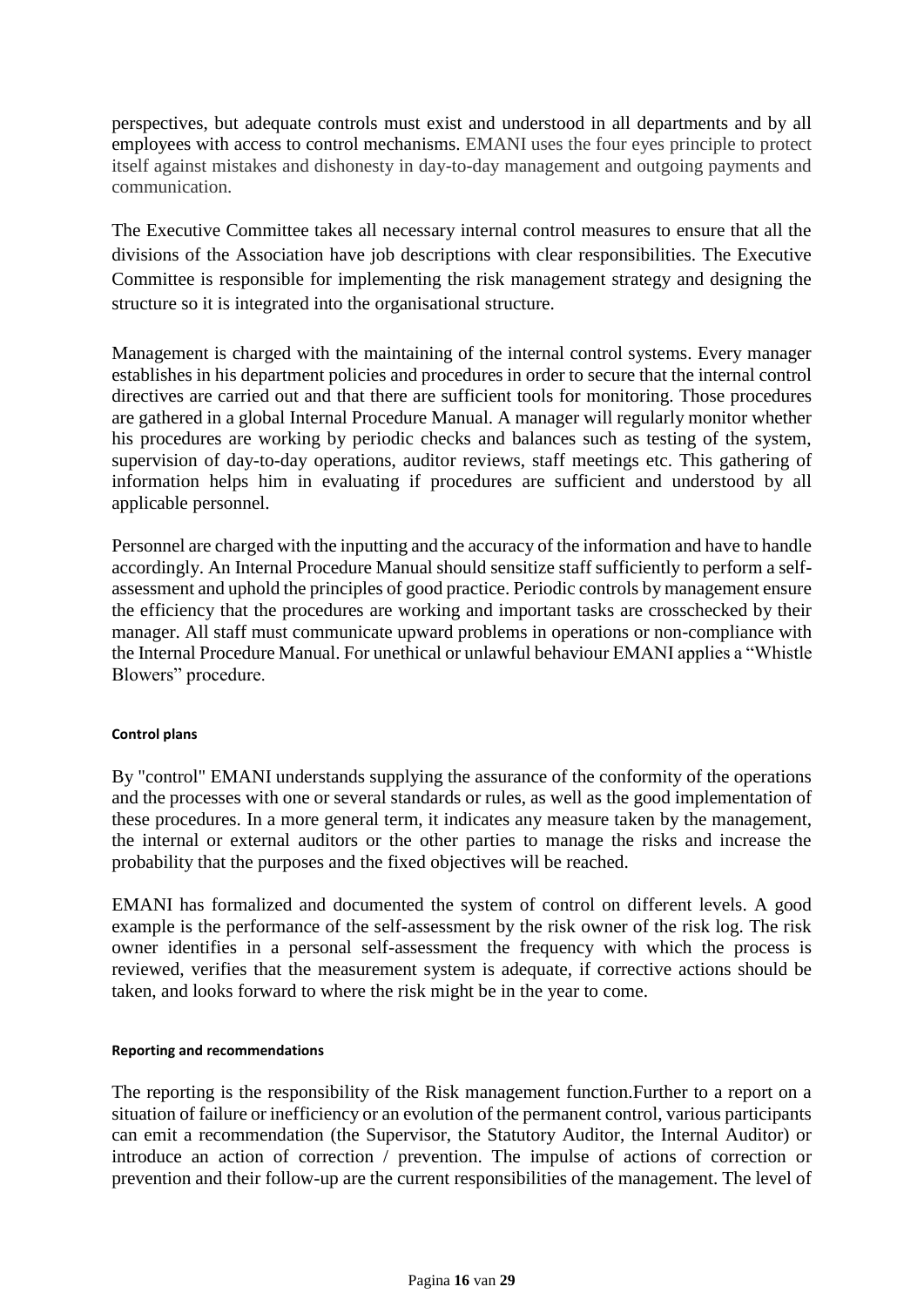formalization in the action plan possibly implemented and its follow-up must be proportioned at the incurred risk, at the difficulty of implementation, at the desire at the risk of the Mutual.

#### **Piloting, action, arbitration**

Every person in charge examines regularly the business unit he is responsible for in order to enhance the control system, in particular the procedures, the controls or the monitoring systems of the risks. These decisions also include the organization and the affectation of means in resources (human or computing).

The piloting by the person in charge also has to take into account the contributions of the periodic control and those of the external audit and the Supervisor, of which in particular all the recommendations and the proposals concerning the permanent control system.



## 4.3. Compliance Function

The Compliance function is in EMANI executed by the Compliance officer . The Compliance officer makes proposals as regards the integrity policy to be followed by the Association and submits them for approval to the Board of Directors. He acts as an adviser to the Executive Committee on the measures to be taken within the context of integrity policy and applicable law, to ensure the development of the entity's integrity code.

The responsibility of the Compliance function is to proactively:

- 1. identify, assess and monitor the compliance risks faced by EMANI: in particular, the most important mission of the Compliance officer is to master the legislative and statutory environment and to watch his respect by EMANI
- 2. assist, support and advise management in fulfilling its compliance responsibilities
- 3. advise any employee with respect to their (personal) compliance obligations thereby helping EMANI to carry on business successfully and in conformity with external and internal standards.

The task of the Compliance officer is not limited to analyzing the situation, identifying a solution and giving advice to management. The Compliance officer must continue to pursue the matter until a satisfactory solution has been fully implemented. If necessary, the actions taken should include escalating the issue to a higher level.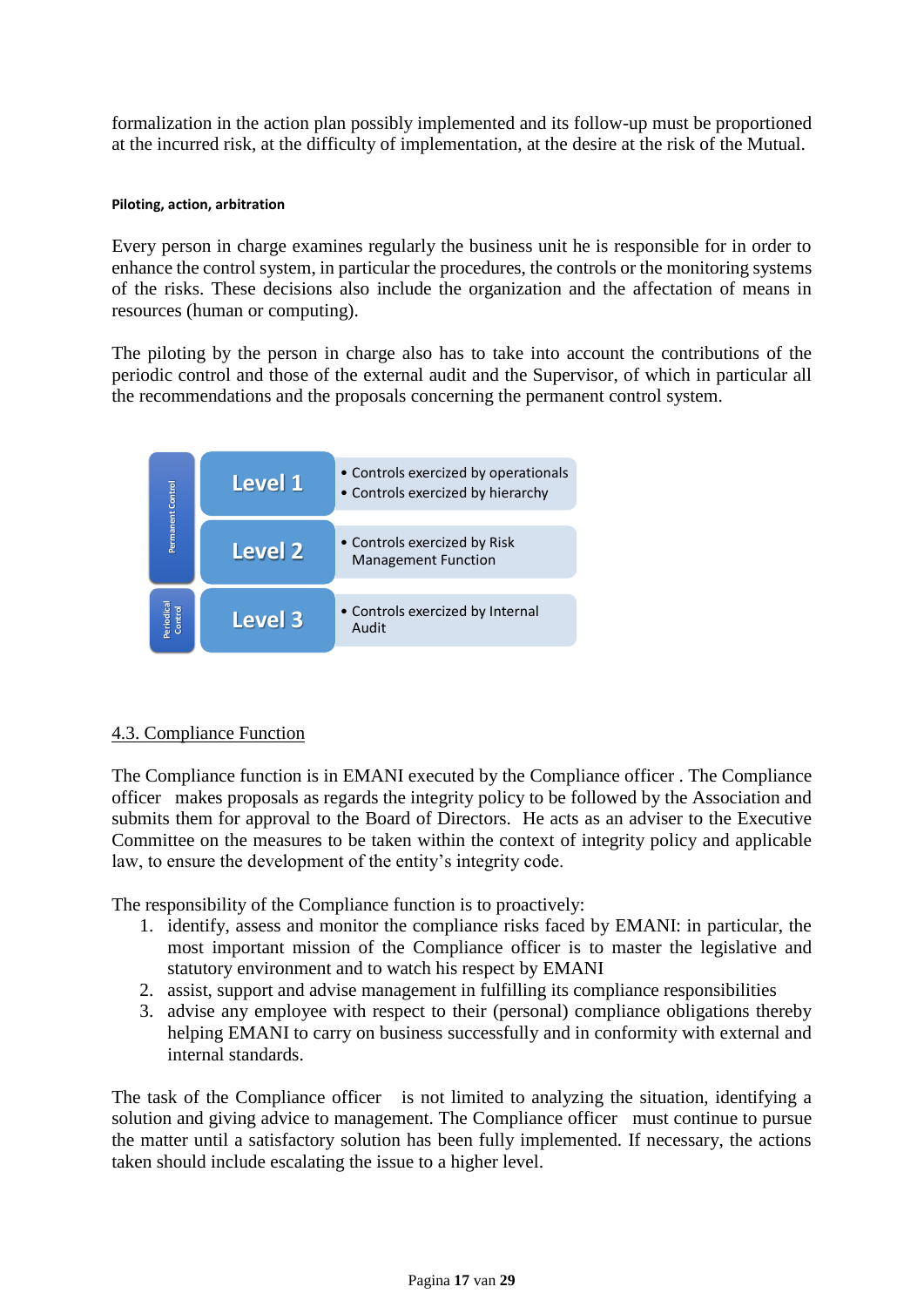# <span id="page-17-0"></span>**5. Internal Audit Function**

#### **Object**

The Internal Audit function constitutes a function of independent evaluation within EMANI charged to examine and to estimate the efficiency and the management of its activities. The objectives of the Internal Audit function are to assist the Management of the Association and the Board in the effective fulfillment of their responsibilities by supplying analyses, evaluations, recommendations, advices and information about the examined activities and by promoting an effective control to a reasonable cost.

The Internal Audit function is controlled by the Board and its responsibilities are defined by the Audit Committee of the Board, as being part of the control function.

#### **Professional standards**

The staff of the Internal Audit, either the internal staff, or the staff of an outside consultant, will conform to the "Code of ethics" of the Institute of the Internal Audit. The "Standards for the Professional practice of the Internal Audit" and the "Definition of the Responsibilities" will constitute the procedures of functioning of the department.

Furthermore, the Internal Audit will conform to guidelines and to procedures of EMANI as well as to the "Internal Audit charter".

The Internal Audit function is considered to be a key function and has to be fit and proper. Therefore, the Internal Audit function is independent of operational functions within EMANI and has the prerogatives and resources necessary for the proper performance of their duties. The remuneration of the Internal Audit function is set according to the objectives linked to this function, independent of the performance areas of controlled activities.

#### **Powers**

Powers are granted to the Internal Audit function to guarantee a total, free and unlimited access to files, to material properties and to staff concerned by any examined function. All the employees are asked to give assistance to the Internal Audit function in the execution of its function. The Internal Audit function will also have a free and unlimited access to the Chairman of the Board and to the Audit Committee. Documents and information given to the Internal Audit function during a periodic examination are treated in the same careful way that by the employees who are normally responsible for it.

#### **Independence**

No element within EMANI can influence the activities of Internal Audit, included the business within the framework of the audit, the procedures, the frequency, the timing or the contents of the reporting to guarantee an independent attitude and free objective reports.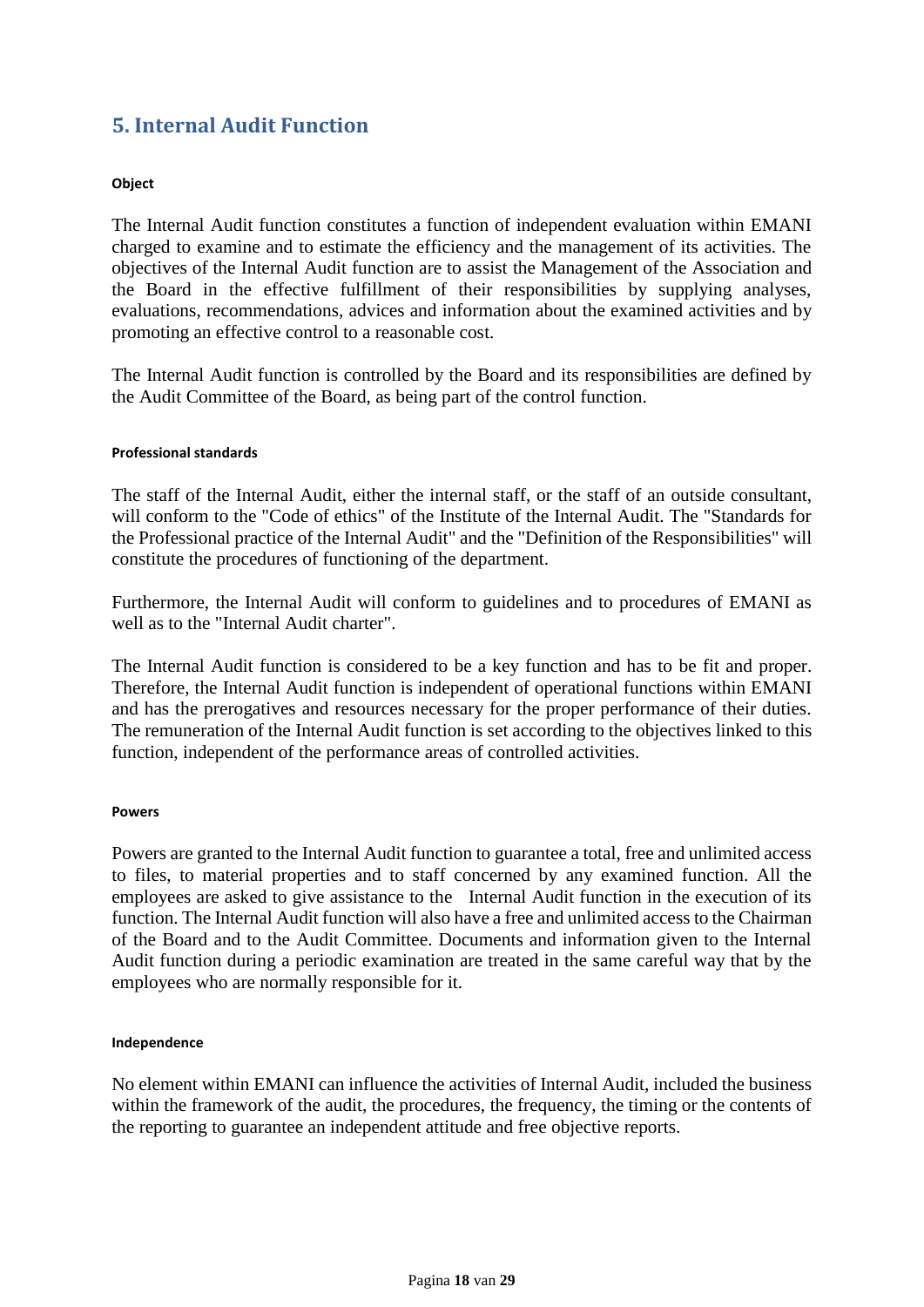The Internal Auditor will not assume either operational responsibilities or powers in connection with the activities which they examine. Besides, they are not authorised to develop or to promote systems or procedures, to prepare files or to make a commitment in any activity normally subject to an audit.

EMANI enables the person responsible for the Internal Audit to exercise his function in an objective and independent manner and this at every level of the Mutual. Periodical monitoring by the management is implemented in order to verify if the internal audit and internal control is still functioning correctly.

#### **Audit field**

The scope of work of the Internal Auditor is to determine whether EMANI's network of risk management, internal control and governance processes, as designed and represented by management, is adequate and sufficient. The responsibilities of the Internal Auditor are further explained in the Internal Audit Charter.

#### **Audit planning**

The Internal Auditor starts at the end of year -1 by informing the Audit Committee of the issues and objectives he will focus on for the coming year.

Internal audits take place at the various divisions of the Mutual at regular times but at least twice a year.

#### **Reporting**

The audits are executed by an external person who will write down his observations in a report for the Audit Committee. This report, if necessary with comments from the Audit Committee, is finally presented to the Board. Yearly the Executive Committee reports to the Board on Internal Audit. The report is also disclosed to the Supervisor.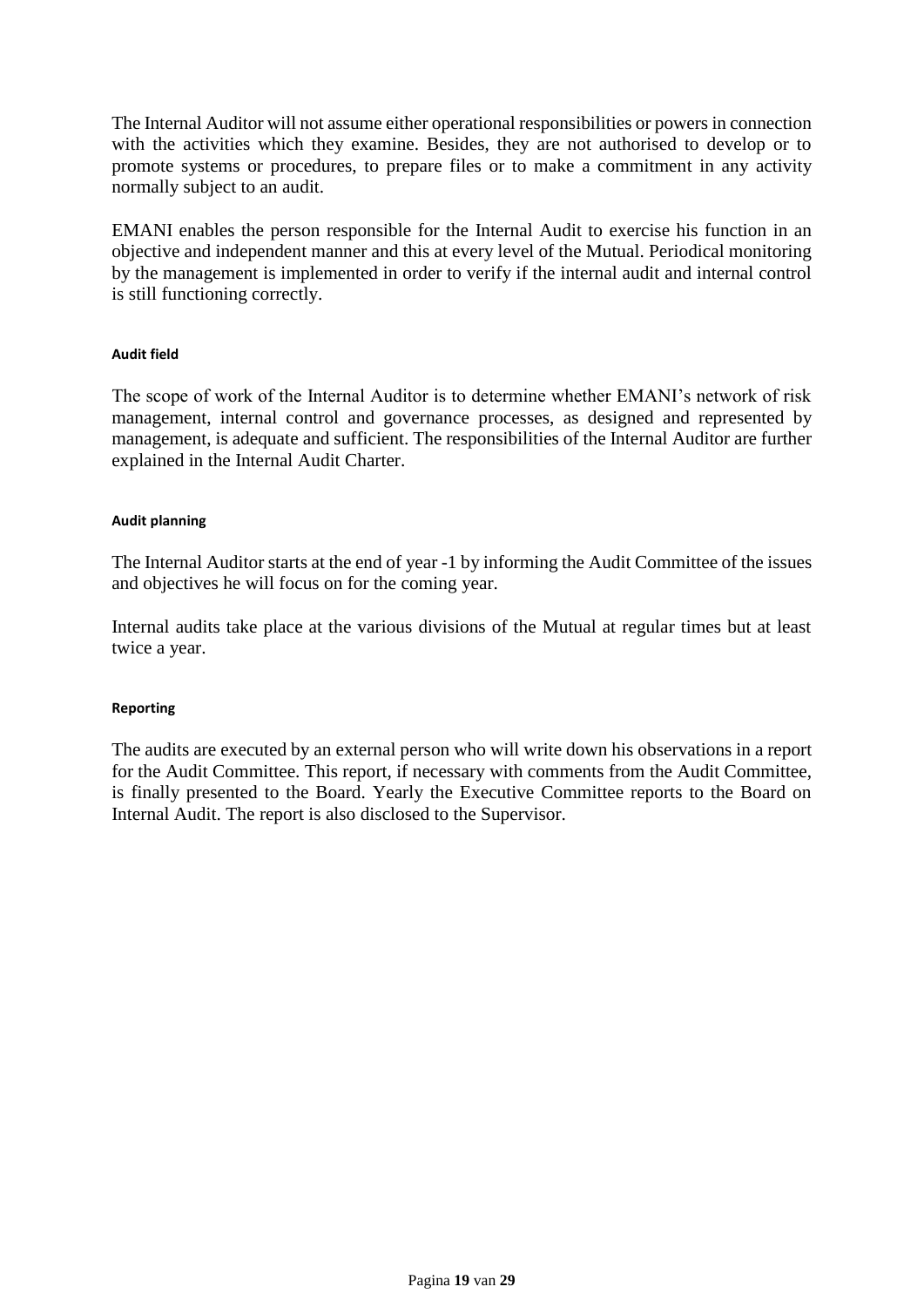## <span id="page-19-0"></span>**6. Actuarial function**

In accordance with Article 48 (2) of the Solvency II Framework Directive, the actuarial function is carried out by a person who has knowledge of actuarial and financial mathematics, commensurate with the nature, scale and complexity of the risks inherent in the business and who is able to demonstrate their relevant experience with applicable professional and other standards.

The actuarial function is a key function and must be fit and proper. Therefore, the actuarial function is independent of operational functions within EMANI and has the prerogatives and resources necessary for the proper performance of their duties. The remuneration of the actuarial function is set according to the objectives linked to this function, independent of the performance areas of controlled activities.

According to article 48 of the Directive Solvency 2, the actuarial function has the following responsibilities:

#### **Coordination of the technical provisions calculation**

Control of the methodologies and hypotheses used for the calculation of the Best Estimates

The actuarial function must reveal any incoherence compared with the requirements defined to articles 76 - 85 of the Solvency 2 directive for the calculation of the technical reserves and proposes, if necessary, corrections.

#### **Control and explanation of the evolution of the Best Estimates**

According to the article 48 of the Solvency 2 directive, the actuarial function has to explain, between two calculation dates, any importing effects on the technical amount of reserves due to the change of data, methodologies or hypotheses, if these technical reserves are already calculated on basis of the Solvency 2 directive.

#### **Control the data quality**

The l actuarial function estimates the coherence of the internal and external data used in the calculation of the technical reserves compared with the quality standards of the data defined in the Solvency 2 directive. If necessary, the actuarial function should supply recommendations as for the internal procedures to improve the quality of the data to guarantee that the Mutual is capable of meeting the requirement of the Directive.

#### **Advice on the underwriting and reinsurance policies**

The actuarial function has to express her opinion on the Underwriting policy and on the Reinsurance policy of the Mutual.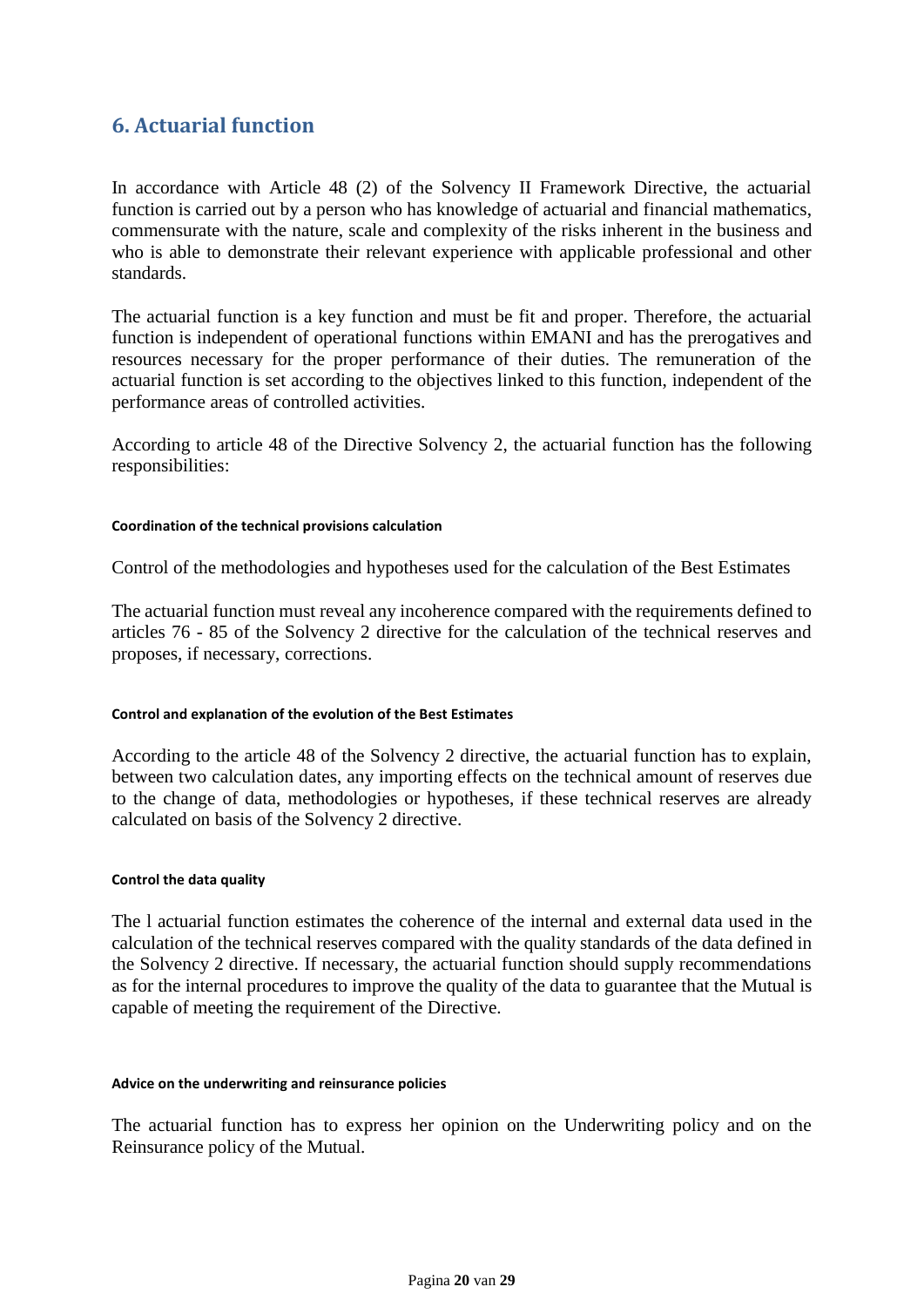When it expresses an opinion on these policies, it should consider the links between these and the technical reserves Actuarial report

The actuarial function shall analyse the SII calculations, express an opinion and make recommendations to the Board of Directors and Executive Committee. These recommendations will be expressed in a final actuarial report to the attention of the Board of Directors and Executive Committee.

#### **Particular responsibilities**

The Management shall guarantee the compliance of the outsourcing contract for the actuarial function with the outsourcing policy document.

The actuarial function shall contribute to a fluent relationship with Statutory Auditor, and Supervisor.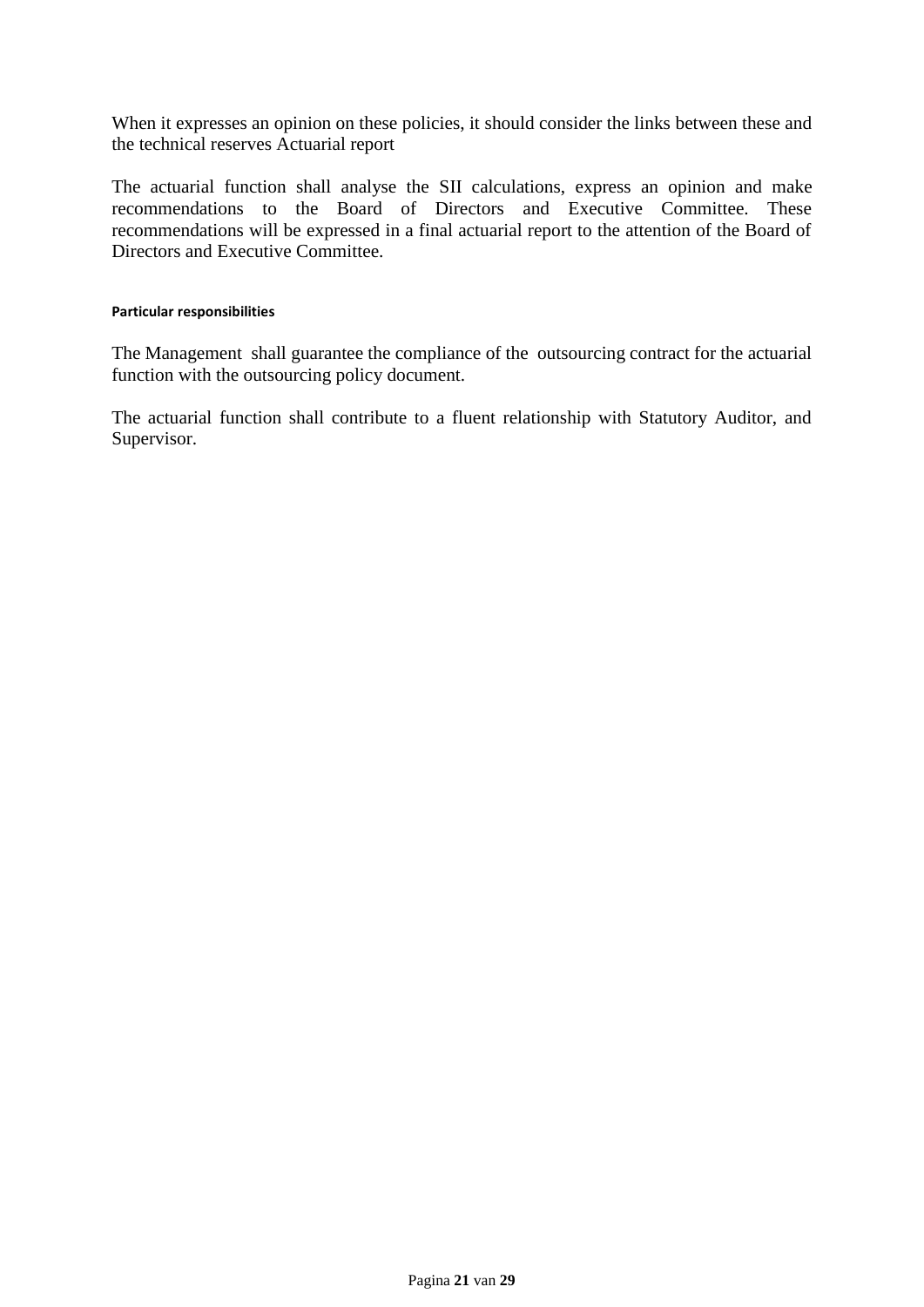# <span id="page-21-0"></span>**7. Outsourcing**

## <span id="page-21-1"></span>*a) Policy*

EMANI updates and discloses yearly an outsourcing policy to the NBB. The respect for this policy is compulsory every time a subcontracted activity can have a significant influence on the functioning of EMANI. The activity, the service or the process are assessed by:

- Strategic impact: The concerned activity is inherent to the status of EMANI;
- Significant impact on the control of the risks: the realisation of the tasks linked to the concerned activity implies significant risks and/or affects directly the control of the risks;
- Significant impact on the budget or the financial results: the realisation of the tasks linked to the concerned activity represents a significant cost and/or products a significant financial result.

## <span id="page-21-2"></span>*b) Staffing of supervision*

The subcontracting reduces in no way the responsibility of the Executive Committee and the Board of EMANI whether regarding the Members, Supervisory Authorities or other shareholders EMANI has to keep ultimate responsibility of its activity.

For any subcontracted essential activity, the Executive Committee of EMANI will appoint in house a person in charge of the subcontracted function to whom it will delegate the correct application of the present policy. This person will be in charge in particular of defining the contents of the subcontracting, the necessary internal resources, the interfaces between the parties, the controlling of the subcontracting, the establishment of the assessment of the subcontracted function (economic profits vs risks) and the reporting to the Executive Committee.

The subcontracted organization of the outsourced function will have to allow a permanent control of the provider. The subcontracted organization will have in particular the obligation to raise any operational incident having an impact on the subcontracted activities, as well as in emergency situation. The process of subcontracting is resumed in the plan below. Each of the stages of the process is explained in the outsourcing policy.

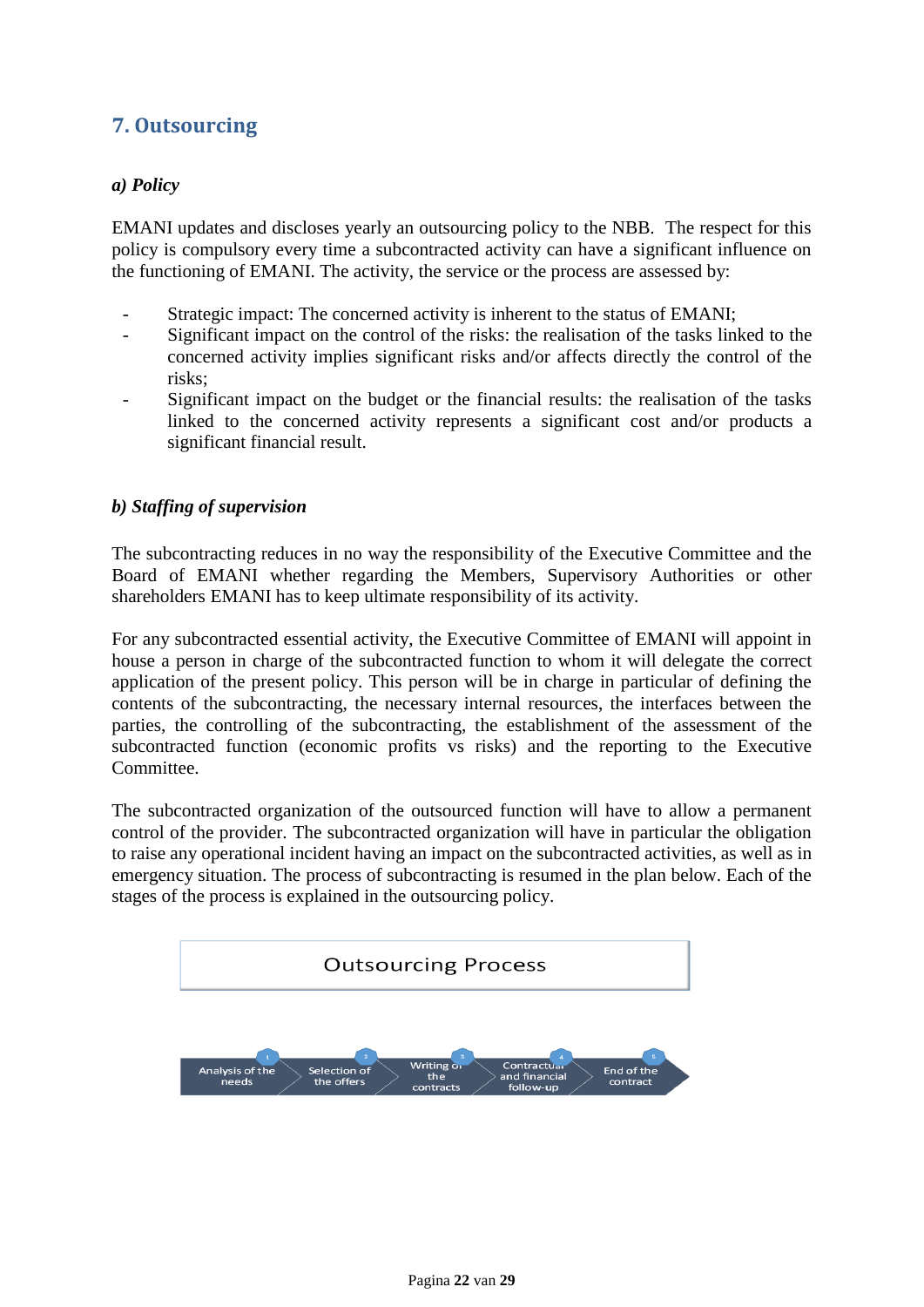# <span id="page-22-0"></span>**8. Status of the Solvency and Financial Condition Report**

For practical reasons, the SFCR is written in a masculine version where we often use words as he or his. In EMANI, where we believe in equal rights, it is not more than normal that those words can be used if appropriate in their feminine form.

A Mutual is always in change. To avoid continuous and minor adaptations to the SFCR, the Executive Committee yearly evaluates and updates the document where necessary. A minimal improved version is too insignificant to be presented to the Board of Directors. However, major modifications that have a structural impact on the organization should be approved by the Board of Directors. Their consent will be expressed by the signature of the Managing Director.

| Drawing- up date         | 19-02-2018 |
|--------------------------|------------|
| Latest Assessment        | 22-02-2018 |
| Latest Approval by Board | 15-03-2018 |

Approved by,

M. Vercammen **P. Vandekerckhove** Finance Manager Managing Director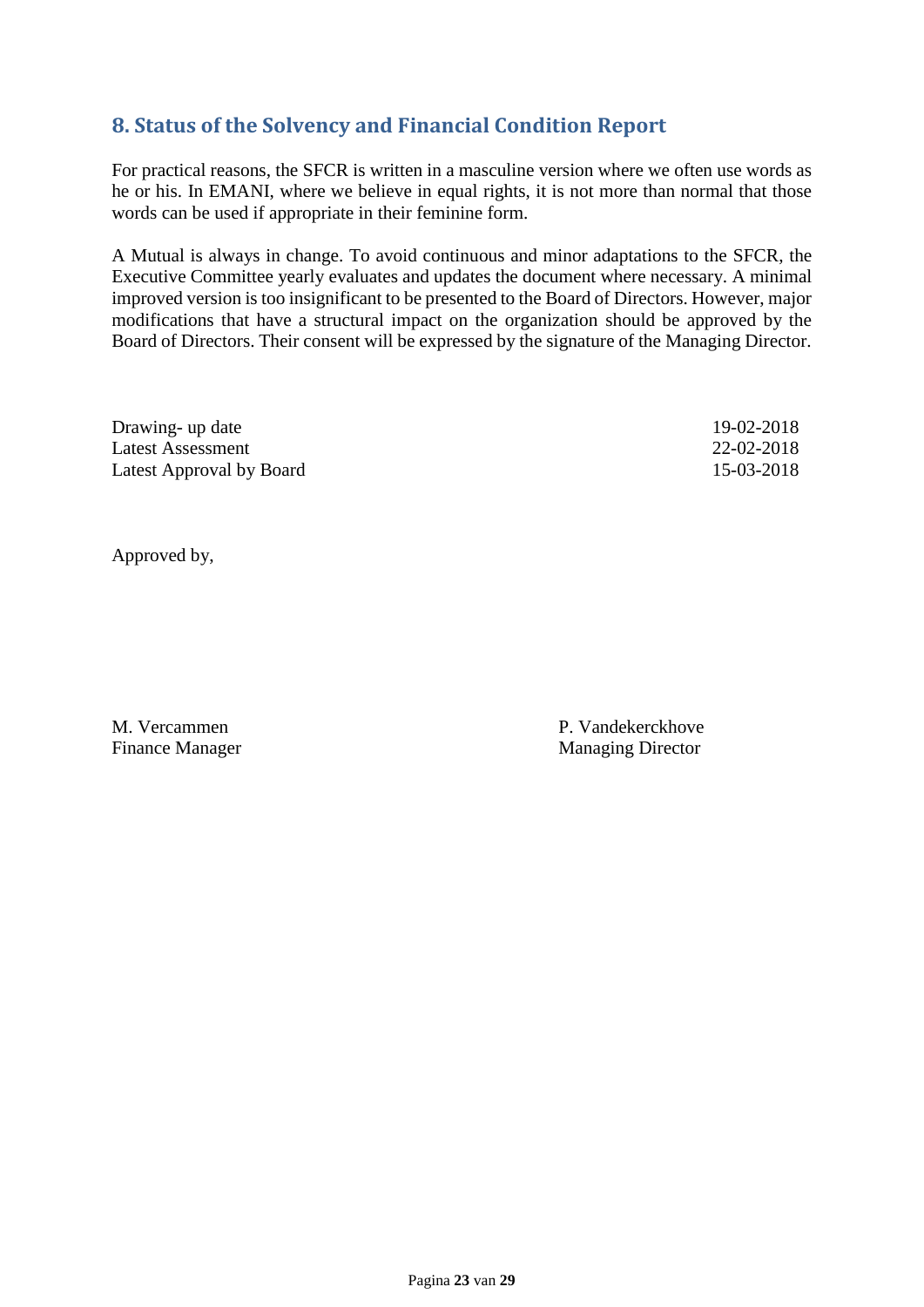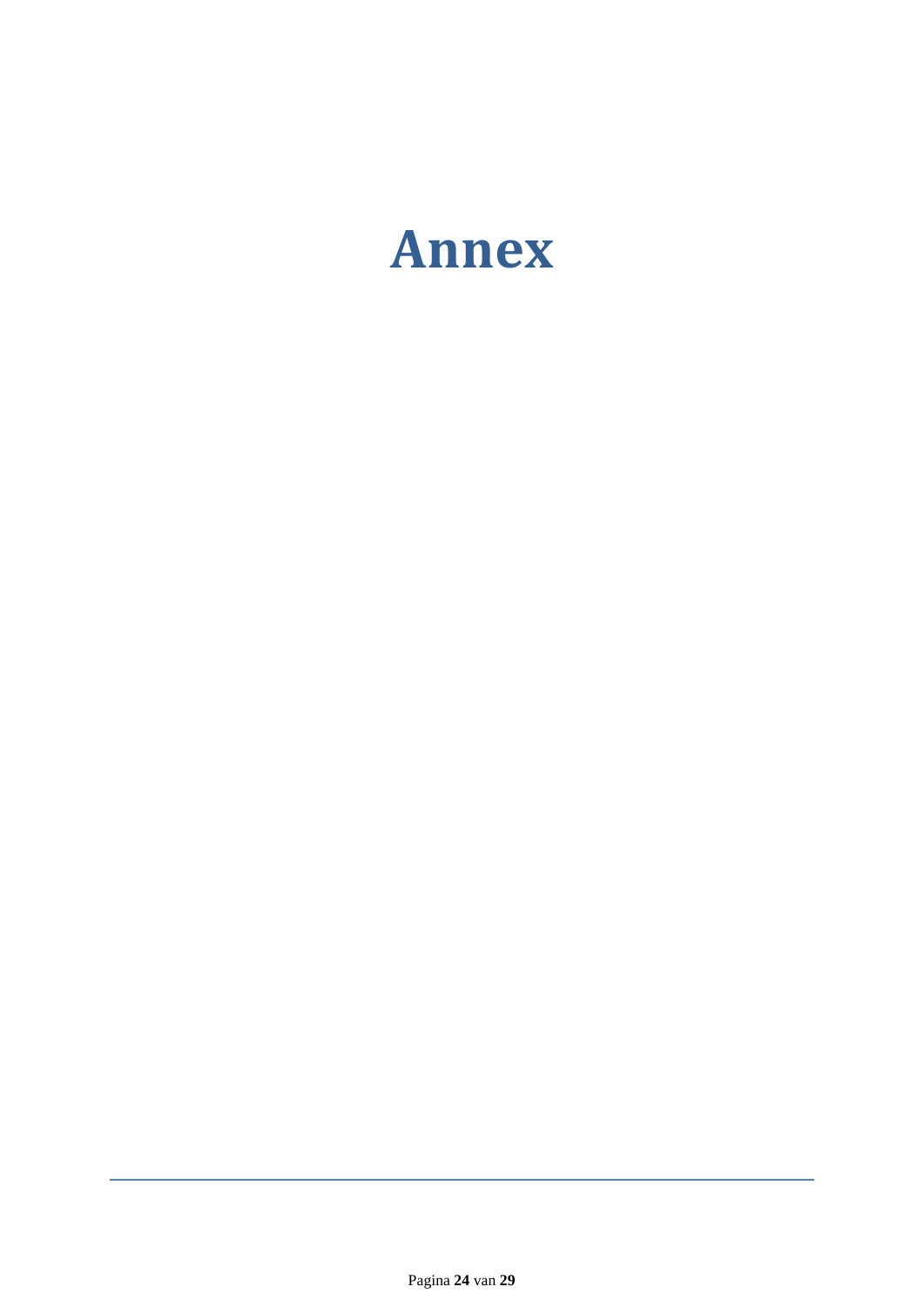## Annex 1: SCR evolution

|                           | 31 DEC 2016 | 31 MAR 2017 | <b>Change to</b><br>31 DEC 2016 | 30 JUN 2017 | <b>Change to</b><br>31 MAR 2017 | 30 SEP 2017 | Change to<br>30 JUN 2017 | 31 DEC 2017 | <b>Change to</b><br>30 SEP 2017 |
|---------------------------|-------------|-------------|---------------------------------|-------------|---------------------------------|-------------|--------------------------|-------------|---------------------------------|
| <b>SCR</b>                | 259 370 363 | 260 200 273 |                                 | 242 415 049 | $-7%$                           | 250 256 238 | $+3%$                    | 241 981 218 | $-3%$                           |
| Eligible capital          | 379 013 922 | 386 412 419 |                                 | 377 631 191 | $-2\%$                          | 388 087 432 | $+3%$                    | 392 896 858 | $+1\%$                          |
| <b>Surplus</b>            | 119 643 558 | 126 212 146 |                                 | 135 216 142 | $+7%$                           | 137 831 194 | $+2\%$                   | 150 915 641 | $+9\%$                          |
| <b>SCR coverage ratio</b> | 146,13%     | 148,51%     |                                 | 155.78%     | +7%                             | 155,08%     | $-1%$                    | 162,37%     | $+7%$                           |

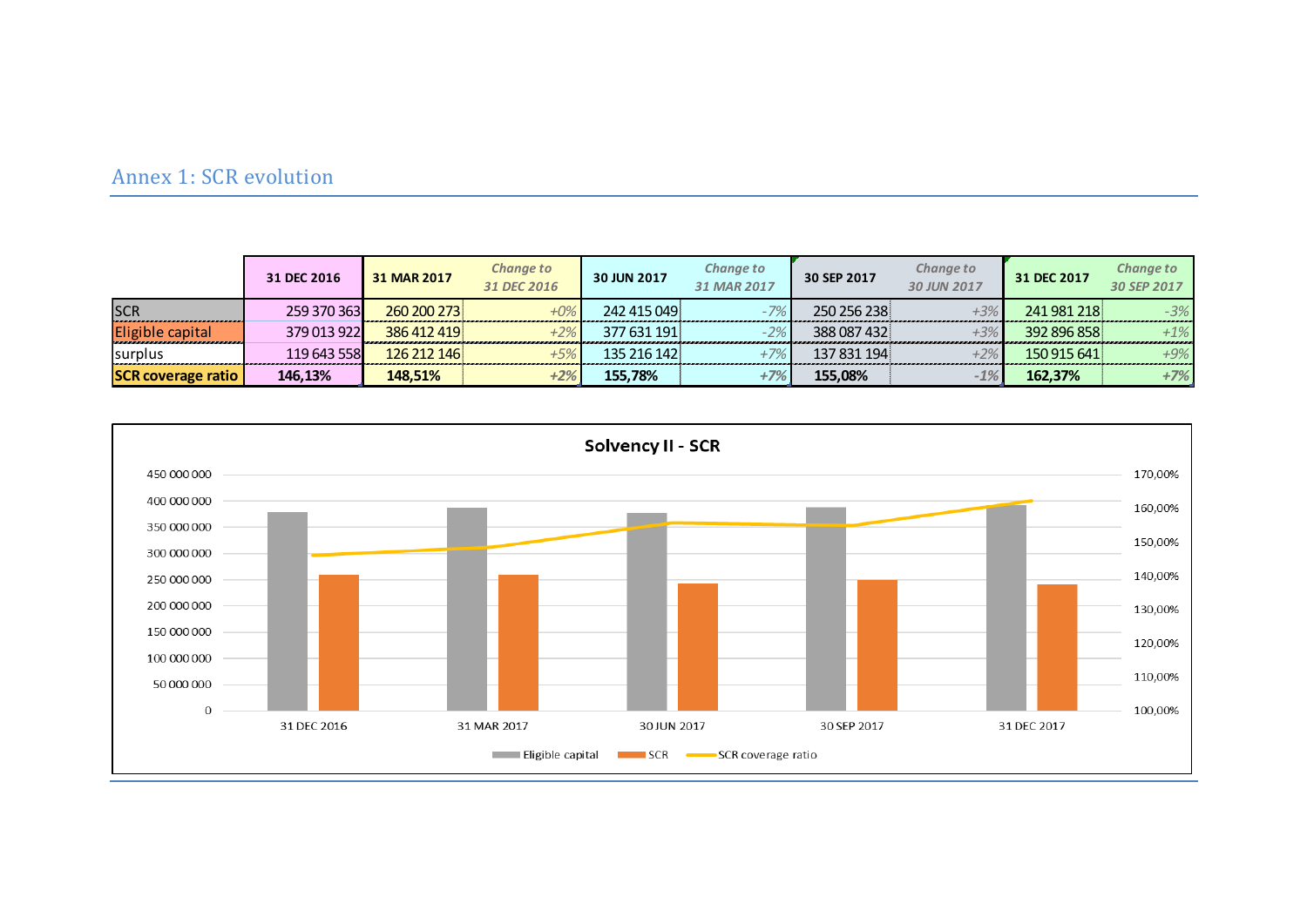## Annex 2: Valuation BEGAAP- SII

| <b>ASSETS</b>                                           | <b>BE</b> Gaap | Solvency II    | <b>Difference</b>      |
|---------------------------------------------------------|----------------|----------------|------------------------|
| C. Investments                                          |                |                |                        |
| III. Other financial investments                        |                |                |                        |
| 1. Parts in investment funds                            | 220 629 572,52 | 242 053 872,14 | $+2142429962$          |
| 2. Bonds and other fixed interests                      | 0.00           | 0.00           | $+0,00$                |
| 6. Term deposits with financial institutions            | 25 900 643,55  | 25 906 170,84  | $+5527,29$             |
|                                                         | 246 530 216,07 | 267 960 042,99 | $+21$ 429 826,92 $(1)$ |
| D. bis Part of reinsurers in the technical reserves     |                |                |                        |
| I. Reserve for non-earned premiums and current risks    | 3 098 503,00   | 0,00           | $-3098503,00$          |
| III. Reserve for claims receivable                      | 12 263 119,01  | 0.00           | $-12263119,01$         |
|                                                         | 15 361 622,01  | 0,00           | $-15361622,01(2)$      |
| Reinsurance recoverables (Solvency II regime)           |                |                |                        |
| Premium provisions - Total recoverable from reinsurance | 0.00           | 3 086 418,69   | $+3086418,69$          |
| Claims provisions - Total recoverable from reinsurance  | 0.00           | 11 447 027,15  | $+11447027,15$         |
|                                                         | 0,00           | 14 533 445,84  | $+14533445,84(2)$      |
| E. Receivables                                          |                |                |                        |
| I. Receivables resulting from direct insurance          | 1 684 761,66   | 1 684 761,66   | $+0,00$                |
| 1. Insurers                                             | 1 684 374,33   | 1 684 374,33   | $+0,00$                |
| 2. Intermediaries of insurers                           | 387,33         | 387,33         | $+0,00$                |
| II. Receivables resulting from reinsurance              | 7643101,99     | 7 643 101,99   | $+0.00$                |
| III. Other receivables                                  | 72 126,08      | 72 126,08      | $+0.00$                |
| IV. Subscribed capital, not paid                        |                |                |                        |
|                                                         | 9 399 989,73   | 9 399 989,73   | $+0,00(3)$             |
| F. Other assets                                         |                |                |                        |
| I. Tangible assets                                      | 510 449.08     | 510 449,08     | $+0.00$                |
| II. Liquidity                                           | 39 372 727,42  | 39 402 166,21  | $+29438,79$            |
|                                                         | 39 883 176,50  | 39 912 615,29  | $+29438,79(4)$         |
| G. Transitory accounts                                  |                |                |                        |
| I. Interests and rent                                   | 335 326,03     | 300 359,94     | $-34966.09$            |
|                                                         | 335 326,03     | 300 359,94     | $-34966,09(5)$         |
| <b>TOTAL ASSETS</b>                                     | 311 510 330,34 | 332 106 453,78 | $+20596123,44$         |

*(1) Whereas investments are reported at their book value under Belgian GAAP,* 

 *the Solvency II regime takes into account multiple factors :*

*- the initial value of the investments is the market value at the reference date (= date of the balance sheet)* 

*- possible shocks on the assets related to interest rate risk, equity risk, property risk, spread risk, currency risk and concentration risk*

*- accrued interest*

*(2) Provisions for reinsurance under the Solvency II regime are discounted to their net present value (NPV) at reference date and reported as "Reinsurance recoverables"*

*(3) No adjustments under Solvency II*

 *Under Solvency II, the liquidities are valued at their nominal value including the accrued interests. (4) Tangible assets (excl. real estate) are valued at their book value both under Belgian GAAP as Solvency II.* 

*(5) Under the Solvency II regime, the amounts of accrued interests on assets are included in the value of the assets themselves.*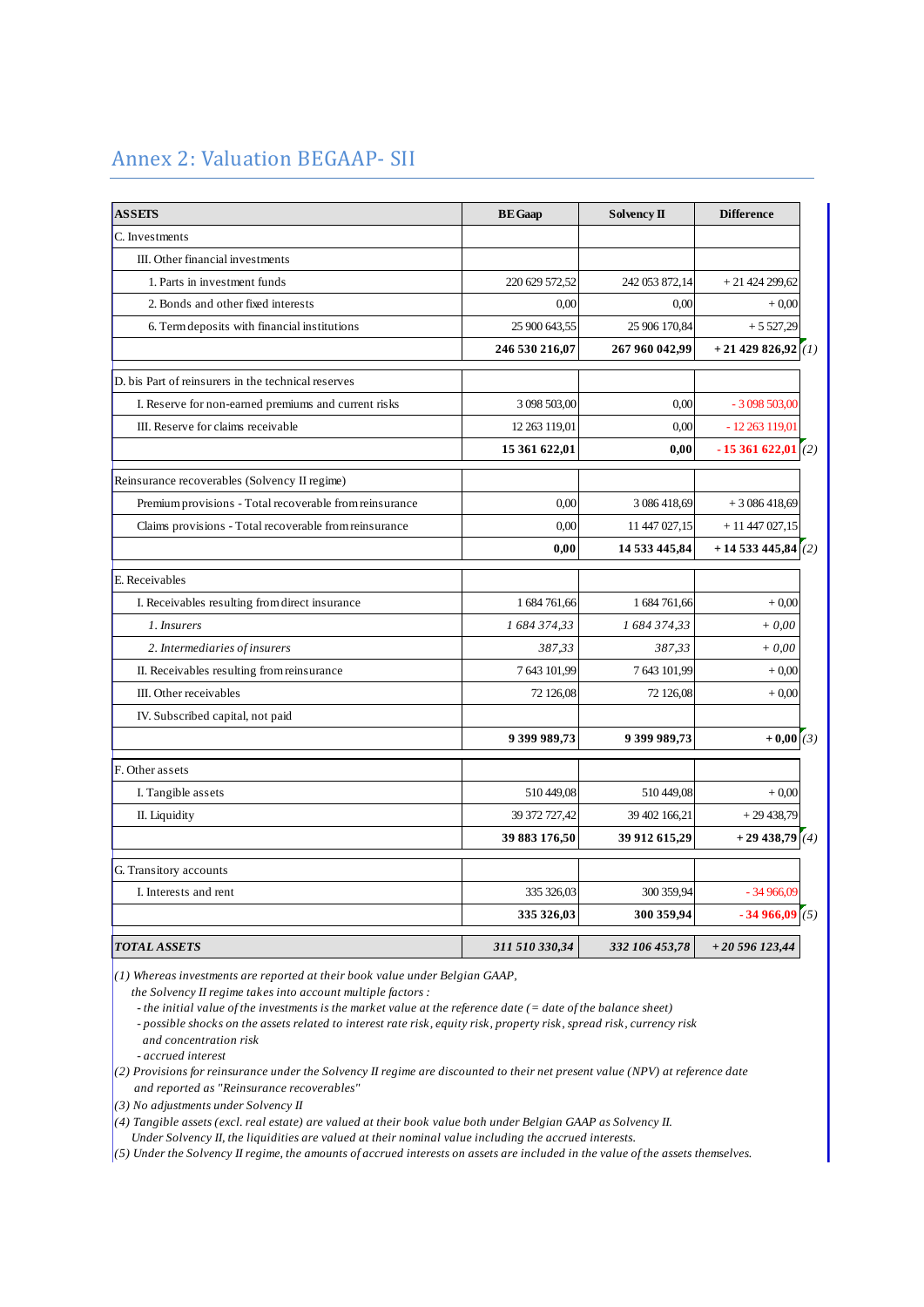| <b>LIABILITIES</b>                                                | <b>BE</b> Gaap | <b>Solvency II</b> | <b>Difference</b>  |
|-------------------------------------------------------------------|----------------|--------------------|--------------------|
| A. Equity                                                         |                |                    |                    |
| I. Subscribed capital or equivalent fund, net of uncalled capital |                |                    |                    |
| 1. Guarantee fund securities                                      | 84 552 433,09  | 84 552 433,09      | $+0.00$            |
| V. Retained earnings                                              | $-89460,50$    | $-89460,50$        | $+0.00$            |
| Reconsiliation reserve (Solvency II regime)                       |                |                    |                    |
| Asset adjustments $(1) + (2) + (3) + (4) + (5)$                   | 0,00           | 20 596 123,44      | $+20596123,44$     |
| Liabilities adjustments $(8) + (9) + (10)$                        | 0,00           | 213 808 155,68     | $+213808155,68$    |
| Technical provisions adjustment (7)                               | 0,00           | -46 961 002,27     | $-46961002,27$     |
|                                                                   | 84 462 972,59  | 271 906 249,44     | $+187443276,85(6)$ |
| Technical provisions - non life (Solvency II regime)              |                |                    |                    |
| Best Estimate                                                     |                | 32 689 384,53      |                    |
| <b>Best Estimate Premium provisions</b>                           |                | 10 519 800,11      |                    |
| <b>Best Estimate Claimls provisions</b>                           |                | 22 169 584,41      |                    |
| <b>Risk Margin</b>                                                |                | 14 271 617,74      |                    |
|                                                                   |                | 46 961 002,27      | $+46961002,27(7)$  |
| C. Technical reserves                                             |                |                    |                    |
| I. Reserve for unearned premiums and for unexpired risks          | 10 536 591,32  | 0.00               | $-10536591,32$     |
| III. Reserve for claims payable                                   | 22 860 939,86  | 0.00               | - 22 860 939,86    |
| V. Reserve for egalisation and catastrophies                      | 180 410 624,50 | 0,00               | $-180410624,50$    |
|                                                                   | 213 808 155,68 | 0,00               | $-213808155,68(8)$ |
| G. Payables                                                       |                |                    |                    |
| I. Payables resulting from direct insurance business              | 11 616 795,45  | 11 616 795,45      | $+0.00$            |
| II. Payables resulting from reinsurance business                  | 36 227,71      | 36 227,71          | $+0,00$            |
| V. Other payables                                                 | 447 051,71     | 447 051,71         | $+0,00$            |
| 1. Fiscal and social payables                                     | 296 665,35     | 296 665,35         | $+0.00$            |
| a) Taxes                                                          | 0,00           | 0,00               | $+0,00$            |
| b) Social Payables                                                | 296 665,35     | 296 665,35         | $+0,00$            |
| 2. Other                                                          | 150 386,36     | 150 386,36         | $+0,00$            |
|                                                                   | 12 100 074,87  | 12 100 074,87      | $+0,00(9)$         |
| H. Transitory accounts                                            | 1 139 127,20   | 1 139 127,20       | $+0,00$            |
|                                                                   | 1 139 127,20   | 1 139 127,20       | $+0,00(10)$        |
| <b>TOTAL LIABILITIES</b>                                          | 311 510 330,34 | 332 106 453,78     | $+20596123,44$     |

 *and composed out of the capital and the reconsilation reserve (6) Under Solvency II, the own funds are calculated as the excess of assets over other liabilities.*

 *Non-eligible capital is cleared from the balance sheet (not mentioned as capital nor as reconsiliation reserve) The reconsiliation reserve consists of the asset adjustments, liability adjustments and technical provision adjustments*

*(7) The technical provision is calculated as the sum of the Best Estimate (= discounted Premium and Claim reserves)* 

 *and the Risk Margin (= additional capital buffer to be calculated using a cost of capital of 6% p.a. and discounted at the risk-free rate.)*

*- technical provisions (subject to calculation of shocks and to a discount factor) - own funds (subject to calculation of shocks and to a discount factor) (8) Solvency II does not recognize technical reserves. These reserves are transfered to* 

*(9) There is no distinction between the origin of the payables under Solvency II.* 

*(10) Transitory accounts are valued at their nominal value under Solvency II*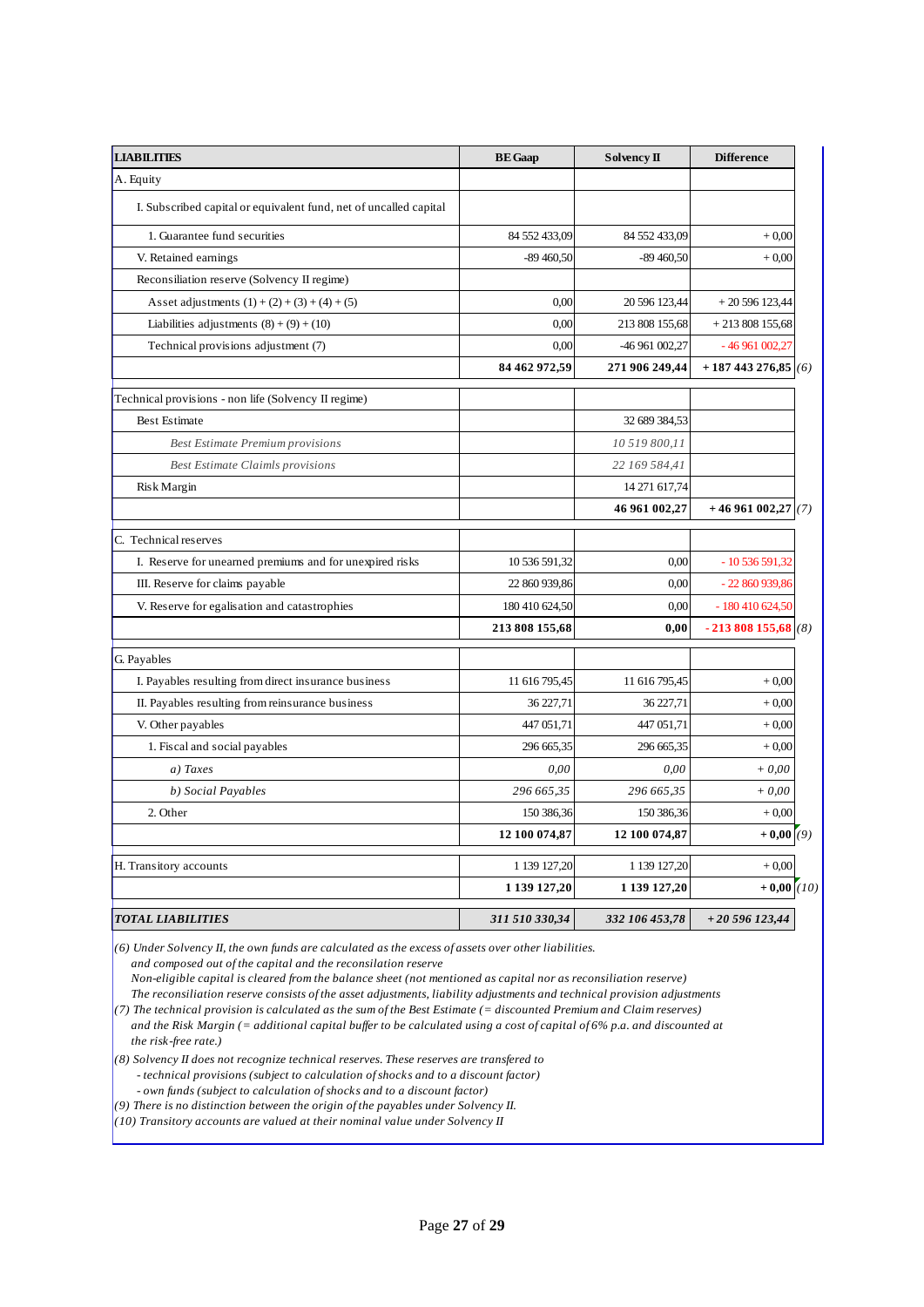| MCR & SCR RATIO - 31 December 2017                                                                                                                                                                                                            |                |                        |                                      |  |
|-----------------------------------------------------------------------------------------------------------------------------------------------------------------------------------------------------------------------------------------------|----------------|------------------------|--------------------------------------|--|
| <b>Total Basic own funds</b><br>- Own funds Tier I<br>- Own funds Tier II                                                                                                                                                                     |                | 271 906 249,44<br>0,00 | 271 906 249,44 (11)<br>(IIa<br>(11b) |  |
| Own funds from the financial statements that should not be represented by the                                                                                                                                                                 |                |                        |                                      |  |
| reconciliation reserve and do not meet the criteria to be classified as Solvency II own funds                                                                                                                                                 |                |                        | (IIc)                                |  |
| Deductions for participations in financial and credit institutions<br>Ancillary own funds                                                                                                                                                     |                |                        | 0,00<br>0,00<br>0.00                 |  |
| Supplementary members calls - other than under first                                                                                                                                                                                          | 180 454 966,00 |                        |                                      |  |
| subparagraph of Article 96(3) of the Directive 2009/138/EC<br>Eligible ancillary own funds                                                                                                                                                    |                |                        | 120 990 608,78 (12)                  |  |
|                                                                                                                                                                                                                                               |                |                        |                                      |  |
| Total eligible own funds to meet the SCR $(11a) + (11b) + (12)$                                                                                                                                                                               |                |                        | 392 896 858,22 (13)                  |  |
| Total eligible own funds to meet the MCR $(11a) + (11b)$ with $(11b) \le 20\%$ of $(16)$                                                                                                                                                      |                |                        | 271 906 249,44 (14)                  |  |
| Solvency Capital Requirement (SCR)                                                                                                                                                                                                            |                |                        | 241 981 217,56 (15)                  |  |
| Minimum Capital Requirement (MCR)                                                                                                                                                                                                             |                |                        | 60 495 304,39 (16)                   |  |
| Linear MCR                                                                                                                                                                                                                                    | 3 476 567,35   |                        |                                      |  |
| MCR floor = $25\%$ of (15)                                                                                                                                                                                                                    | 60 495 304,39  |                        |                                      |  |
| Absolute floor (if both Linear MCR and MCR floor below)                                                                                                                                                                                       | 2 500 000,00   |                        |                                      |  |
| SCR ratio (13)/(15)                                                                                                                                                                                                                           |                |                        | $1,62$ (17)                          |  |
| <b>MCR</b> ratio (14)/(16)                                                                                                                                                                                                                    |                |                        | 4.49(18)                             |  |
|                                                                                                                                                                                                                                               |                |                        |                                      |  |
| (11) See Solvency II balance sheet.                                                                                                                                                                                                           |                |                        |                                      |  |
| (11c) Uncalled capital or called capital that is not payable within 3 months are considered as non-eligible own funds                                                                                                                         |                |                        |                                      |  |
| (12) Supplementary members calls can be taken into account as ancillary own funds.                                                                                                                                                            |                |                        |                                      |  |
| The amount of ancillary own funds is however limited to 50% of the SCR amount. $=$ max 50% of (15)<br>and subject to approval by the regulator                                                                                                |                |                        |                                      |  |
| (13) Total eligible own funds is the sum total basic own funds and the eligible ancillary own funds                                                                                                                                           |                |                        |                                      |  |
| (13) Total eligible own funds to meet the SCR is the sum total basic own funds and the eligible ancillary own funds                                                                                                                           |                |                        |                                      |  |
| (14) To determine the eligible own funds to meet the MCR, only the Basic own funds are taken into account = (11).<br>However the Tier II capital taken into account is limited to 20% of the MCR. (Eligible Tier II capital = max 20% of (16) |                |                        |                                      |  |
| $(15)$ See seperate calculation sheet for the composition of the SCR                                                                                                                                                                          |                |                        |                                      |  |
| The SCR is the sum of market risks, counterparty risk and catastrophe risk, after a correlation factor is applied.                                                                                                                            |                |                        |                                      |  |
| (16) The linear MCR is calculated according to the Solvency II guidelines (standard formula non-life business).                                                                                                                               |                |                        |                                      |  |
| The MCR is equal to the linear MCR, however a minimum of $25\%$ of the SCR is applied                                                                                                                                                         |                |                        |                                      |  |
| (17) The SCR ratio is calculated as the total eligible own funds to meet the SCR (13) devided by the SCR (15)                                                                                                                                 |                |                        |                                      |  |
| $(18)$ The MCR ratio is calculated as the total eligible own funds to meet the MCR (14) devided by the MCR (16)                                                                                                                               |                |                        |                                      |  |